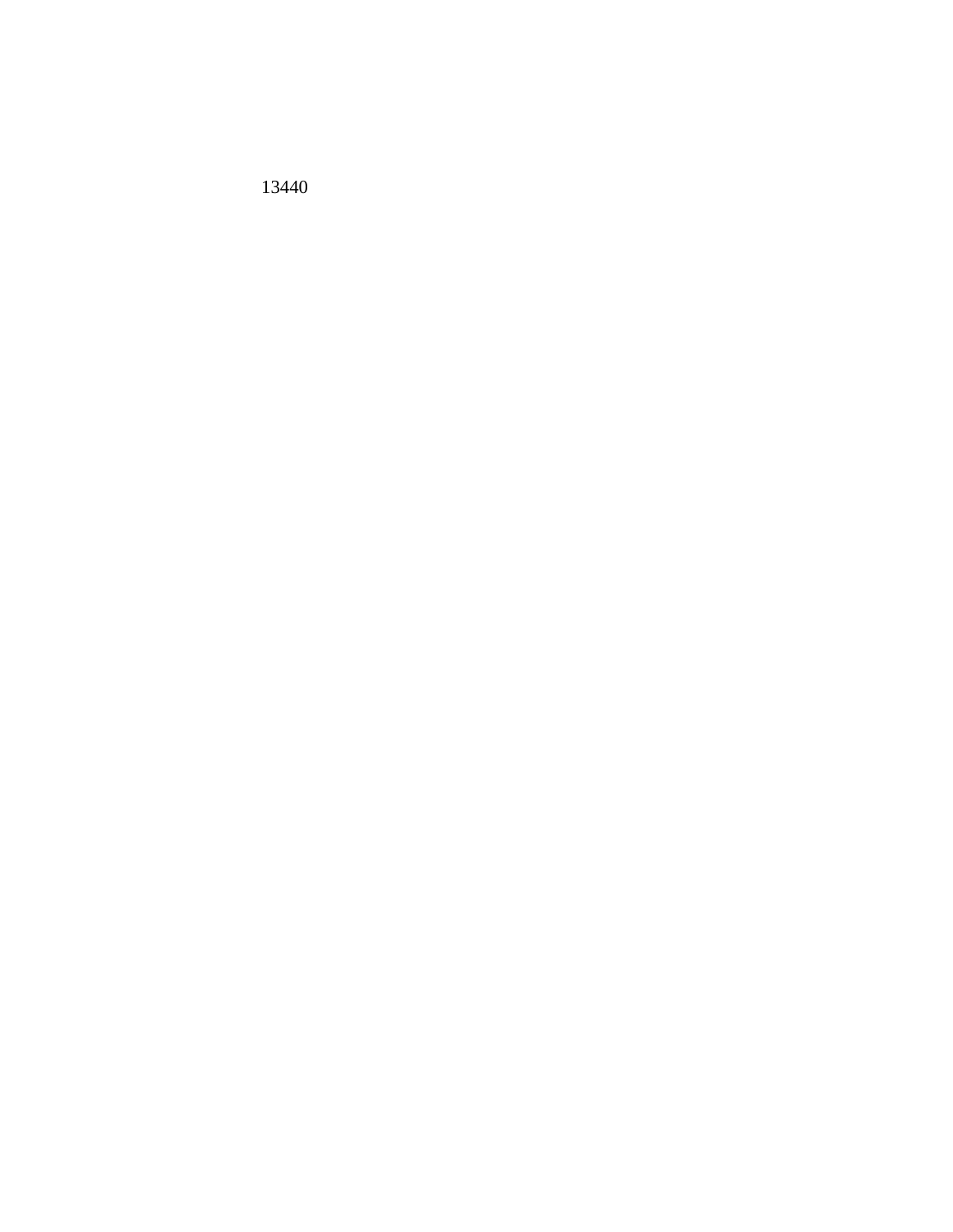# **COUNSEL**

Lawrence D. Rohlfing, Esq., Rohlfing Law Firm, Santa Fe Springs, California, for the plaintiff-appellant.

Kaladharan M.G. Nayar, Office of the Regional Attorney, Social Security Administration, San Francisco, California, for the defendant-appellant.

\_\_\_\_\_\_\_\_\_\_\_\_\_\_\_\_\_\_\_\_\_\_\_\_\_\_\_\_\_\_\_\_\_\_\_\_\_\_\_\_\_\_\_\_\_\_\_\_\_\_\_\_\_\_\_\_\_\_\_\_\_\_\_\_\_

## **OPINION**

KOZINSKI, Circuit Judge.

Appellant's opening brief cites Rice v. Chater, No. 95- 35604, 1996 WL 583605 (9th Cir. Oct. 9, 1996). Rice is an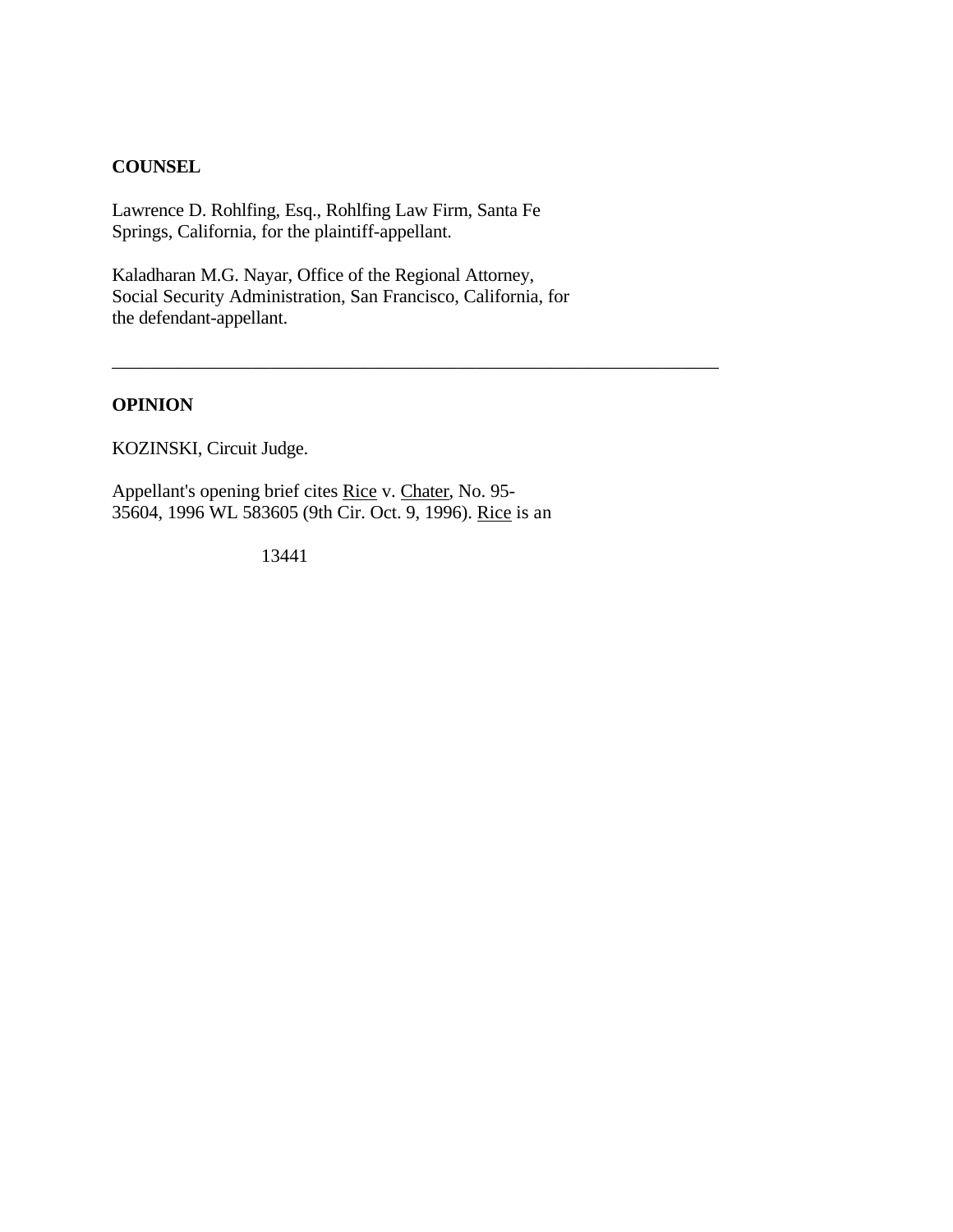unpublished disposition, not reported in the Federal Reporter except as a one-line entry in a long table of cases. See Decisions Without Published Opinions, 98 F.3d 1345, 1346 tbl. (9th Cir. 1996). The full text of the disposition can be obtained from our clerk's office, and is available on Westlaw**#FC#** and LEXIS**#FC#**. However, it is marked with the following notice: "This disposition is not appropriate for publication and may not be cited to or by the courts of this circuit except as provided by 9th Cir.R. 36-3." Our local rules are to the same effect: "Unpublished dispositions and orders of this Court are not binding precedent . . . [and generally] may not be cited to or by the courts of this circuit . . . ." 9th Cir. R. 36-3.

We ordered counsel to show cause as to why he should not be disciplined for violating Ninth Circuit Rule 36-3. Counsel responds by arguing that Rule 36-3 may be unconstitutional. He relies on the Eighth Circuit's opinion in Anastasoff v. United States, 223 F.3d 898, vacated as moot on reh'g en banc, 235 F.3d 1054 (8th Cir. 2000). Anastasoff, while vacated, continues to have persuasive force. See, e.g., Williams v. Dallas Area Rapid Transit, 256 F.3d 260 (5th Cir. 2001) (Smith, J., dissenting from denial of reh'g en banc).**1** It

**1 See also** Coleen M. Barger, Anastasoff, Unpublished Opinions, and "No-Citation" Rules, 3 J. App. Prac. & Process 169, 169-70 (2001). Barger notes that "[t]he chief judge of the District of Massachusetts seems determined to force the issue in the First Circuit, " citing 1st Cir. R. 36(b)(2)(F) ("Unpublished opinions may be cited only in related cases . . . ."), "as he has begun to routinely insert the following footnote in his opinions whenever he cites unpublished opinions to support his reasoning":

\_\_\_\_\_\_\_\_\_\_\_\_\_\_\_\_\_\_\_\_\_\_\_\_\_\_\_\_\_\_\_\_\_\_\_\_\_\_\_\_\_\_\_\_\_\_\_\_\_\_\_\_\_\_\_\_\_\_\_\_\_\_\_\_\_

For the propriety of citing unpublished decisions, see Anastasoff v. United States, 223 F.3d 898, 899-905 (8th Cir.) (R. Arnold, J.) (holding that unpublished opinions have precedential effect), vacated as moot, No. 99-3917, 2000 WL 1863092 (8th Cir. Dec. 18, 2000); Giese v. Pierce Chem. Co. , 43 F. Supp. 2d 98, 103 (D. Mass. 1999) (relying on unpublished opinions' persuasive authority), and Richard S. Arnold, Unpublished Opinions: A Comment, 1 J. App. Prac. & Process 219 (1999).

See, e.g., Suboh v. City of Revere, 141 F. Supp. 2d 124, 144 n.18 (D. Mass. 2001) (Young, C.J.).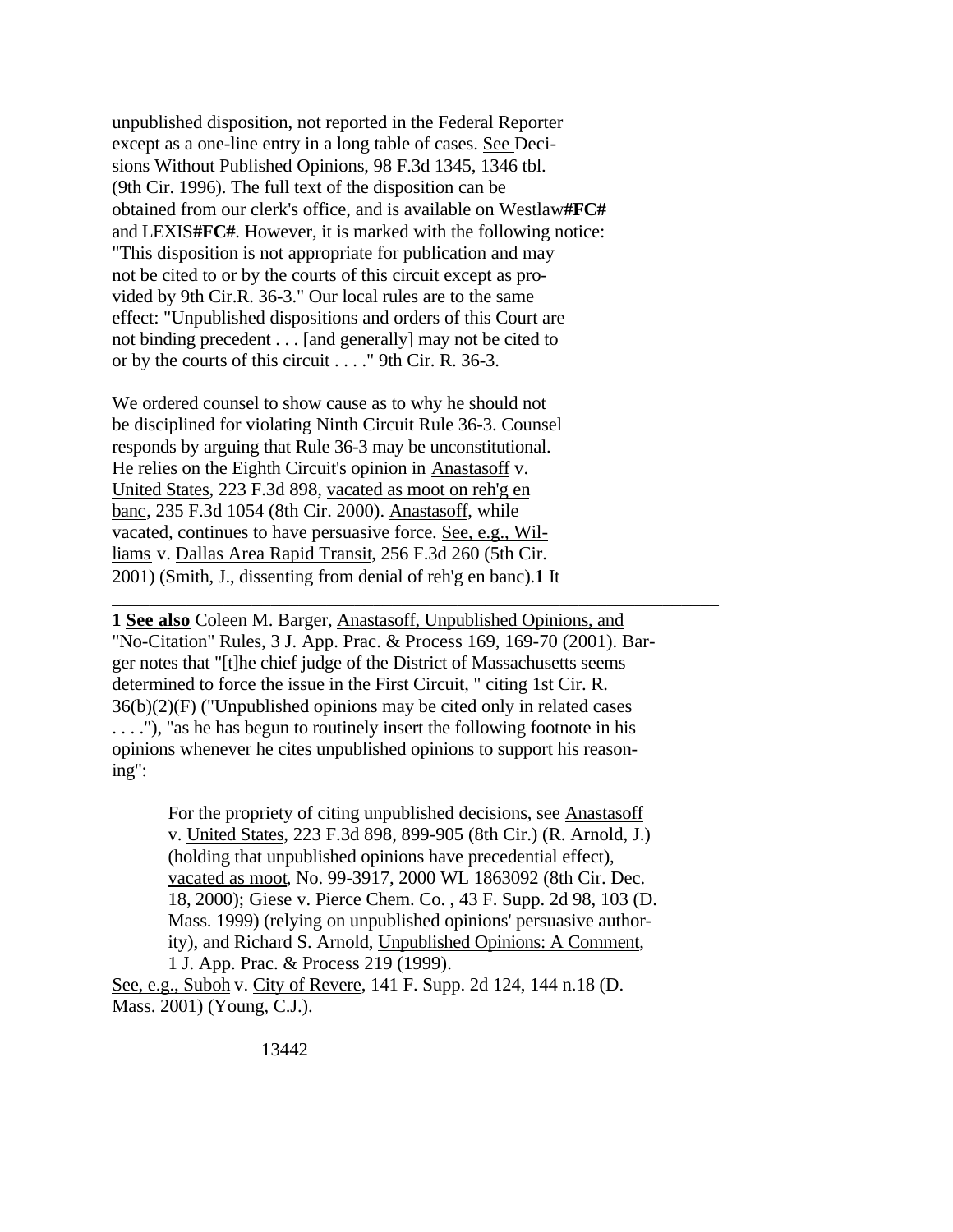may seduce members of our bar into violating our Rule 36-3 under the mistaken impression that it is unconstitutional. We write to lay these speculations to rest.

# **I**

**A. Anastasoff** held that Eighth Circuit Rule 28A(i), which provides that unpublished dispositions are not precedential- and hence not binding on future panels of that court **2**- violates Article III of the Constitution. See 223 F.3d at 899. According to Anastasoff, exercise of the"judicial Power" precludes federal courts from making rulings that are not binding in future cases. Or, to put it differently, federal judges are not merely required to follow the law, they are also required to make law in every case. To do otherwise, Anastasoff argues, would invite judicial tyranny by freeing courts from the doctrine of precedent: " `A more alarming doctrine could not be promulgated by any American court, than that it was at liberty to disregard all former rules and decisions, and to decide for itself, without reference to the settled course of antecedent

**2** Our rule operates somewhat differently from that of the Eighth Circuit, though it is in essential respects the same. While Eighth Circuit Rule 28A(i) says that "[u]npublished decisions are not precedent," we say that unpublished dispositions are "not binding precedent." Our rule, unlike that of the Eighth Circuit, prohibits citation of an unpublished disposition to any of the courts of our circuit. The Eighth Circuit's rule allows citation in some circumstances, but provides that the authority is persuasive rather than binding. See 8th Cir. R. 28A(i) ("Parties may . . . cite an unpublished opinion of this court if the opinion has persuasive value on a material issue and no published opinion of this or another court would serve as well."). The difference is not material to the rationale of Anastasoff because both rules free later panels of the court, as well as inferior judges within the circuit, to disregard earlier rulings that are designated as nonprecedential.

\_\_\_\_\_\_\_\_\_\_\_\_\_\_\_\_\_\_\_\_\_\_\_\_\_\_\_\_\_\_\_\_\_\_\_\_\_\_\_\_\_\_\_\_\_\_\_\_\_\_\_\_\_\_\_\_\_\_\_\_\_\_\_\_\_

For a comprehensive table of nonpublication and noncitation rules across all circuits and states, see Melissa M. Serfass & Jessie L. Cranford, Federal and State Court Rules Governing Publication and Citation of Opinions, 3 J. App. Prac. & Process 251, 253-85 tbl. 1 (2001).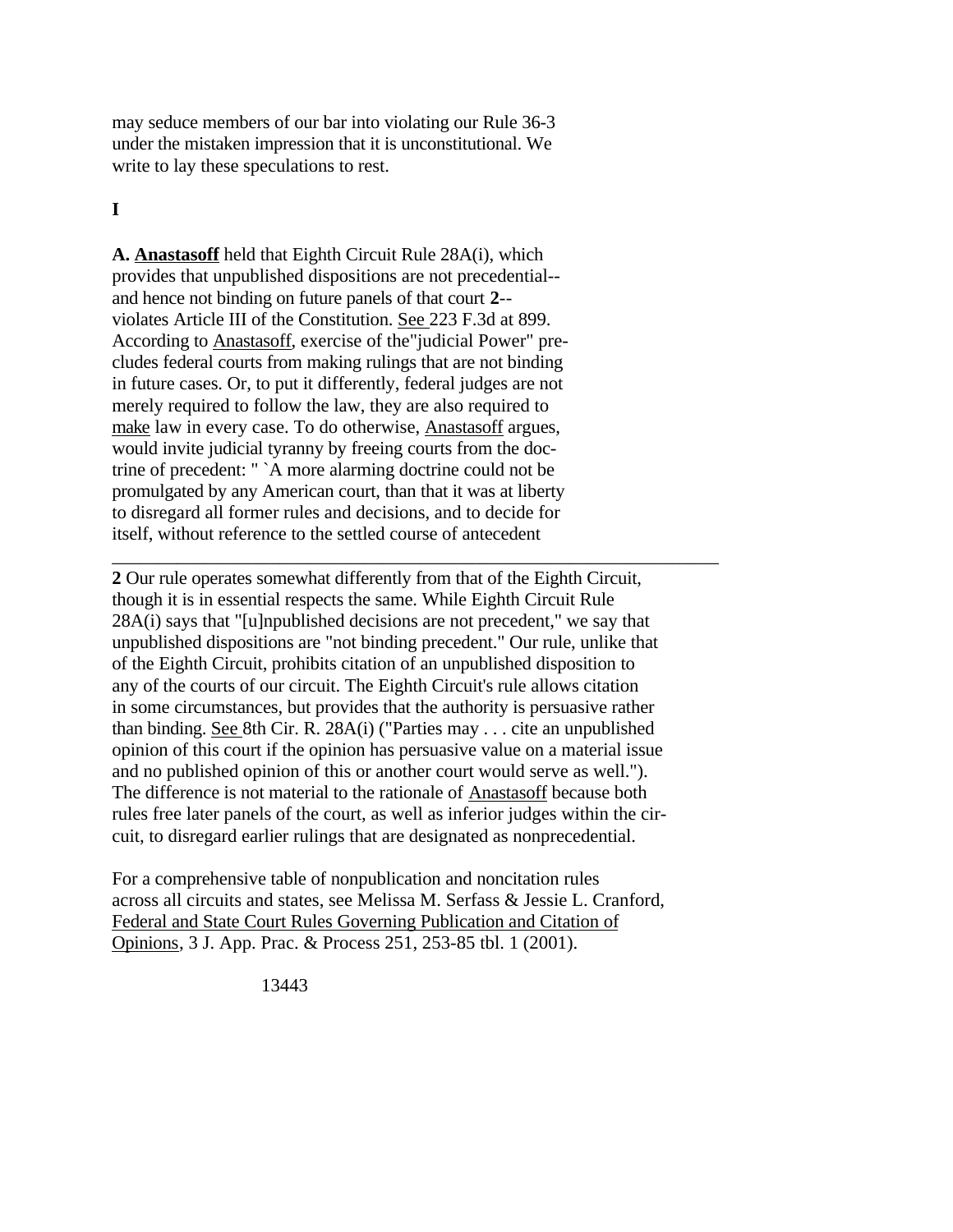principles.' " Id. at 904 (quoting Joseph Story, Commentaries on the Constitution of the United States § 377 (1833)).**3**

We believe that Anastasoff overstates the case. Rules that empower courts of appeals to issue nonprecedential decisions do not cut those courts free from all legal rules and precedents; if they did, we might find cause for alarm. But such rules have a much more limited effect: They allow panels of the courts of appeals to determine whether future panels, as well as judges of the inferior courts of the circuit, will be bound by particular rulings. This is hardly the same as turning our back on all precedents, or on the concept of precedent altogether. Rather, it is an effort to deal with precedent in the context of a modern legal system, which has evolved considerably since the early days of common law, and even since the time the Constitution was adopted.

The only constitutional provision on which Anastasoff relies is that portion of Article III that vests the"judicial Power" of the United States in the federal courts. U.S. Const. art. III, § 1, cl. 1. Anastasoff may be the first case in the history of the Republic to hold that the phrase "judicial Power" encompasses a specific command that limits the power of the federal courts. There are, of course, other provisions of Article III that have received judicial enforcement, such as the requirement that the courts rule only in "Cases " or "Controversies," see, e.g., Lujan v. Defenders of Wildlife, 504 U.S. 555, 559 (1992), and that the pay of federal judges not be diminished during their good behavior. See, e.g. , United States v. Hatter, 121 S. Ct. 1782, 1790-91 (2001). The judi-

**3** In the passage cited by Anastasoff, Justice Story argued only that the judicial decisions of the Supreme Court were "conclusive and binding," and that inferior courts were not free to disregard the "decisions of the highest tribunal." He said nothing to suggest that the principle of binding authority constrained the "judicial Power," as Anastasoff does; rather, he recognized that the decisions of the Supreme Court were binding upon the states because they were the "supreme law of the land." Story, supra, §§ 376-78.

\_\_\_\_\_\_\_\_\_\_\_\_\_\_\_\_\_\_\_\_\_\_\_\_\_\_\_\_\_\_\_\_\_\_\_\_\_\_\_\_\_\_\_\_\_\_\_\_\_\_\_\_\_\_\_\_\_\_\_\_\_\_\_\_\_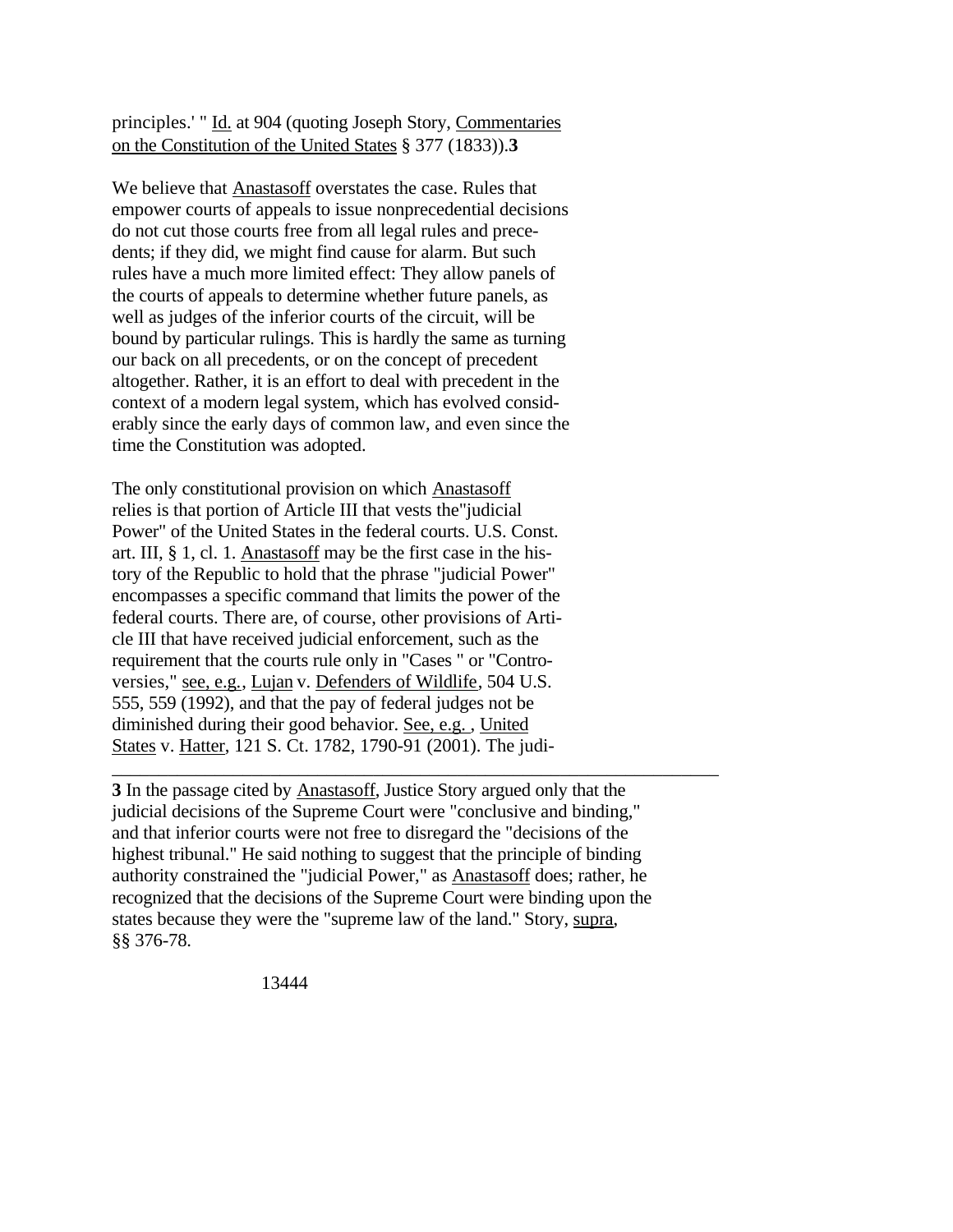cial power clause, by contrast, has never before been thought to encompass a constitutional limitation on how courts conduct their business.

There are many practices that are common or even universal in the federal courts. Some are set by statute, such as the courts' basic organization. See, e.g., 28 U.S.C. § 43 (creating a court of appeals for each circuit); 28 U.S.C.§ 127 (dividing Virginia into two judicial districts); 28 U.S.C.§ 2101 (setting time for direct appeals to the Supreme Court and for applications to the Supreme Court for writs of certiorari). See generally David McGowan, Judicial Writing and the Ethics of the Judicial Office, 14 Geo. J. Legal Ethics 509, 509-10 (2001). Others are the result of tradition, some dating from the days of the common law, others of more recent origin. Among them are the practices of issuing written opinions that speak for the court rather than for individual judges, adherence to the adversarial (rather than inquisitorial) model of developing cases, limits on the exercise of equitable relief, hearing appeals with panels of three or more judges and countless others that are so much a part of the way we do business that few would think to question them. While well established, it is unclear that any of these practices have a constitutional foundation; indeed, Hart (no relation so far as we know), in his famous Dialogue, concluded that Congress could abolish the inferior federal courts altogether. See Henry M. Hart, Jr., The Power of Congress to Limit the Jurisdiction of Federal Courts: An Exercise in Dialectic, 66 Harv. L. Rev. 1362, 1363-64 (1953). While the greater power does not always include the lesser, the Dialogue does suggest that much of what the federal courts do could be modified or eliminated without offending the Constitution.

Anastasoff focused on one aspect of the way federal courts do business--the way they issue opinions--and held that they are subject to a constitutional limitation derived from the Framers' conception of what it means to exercise the judicial power. Given that no other aspect of the way courts exercise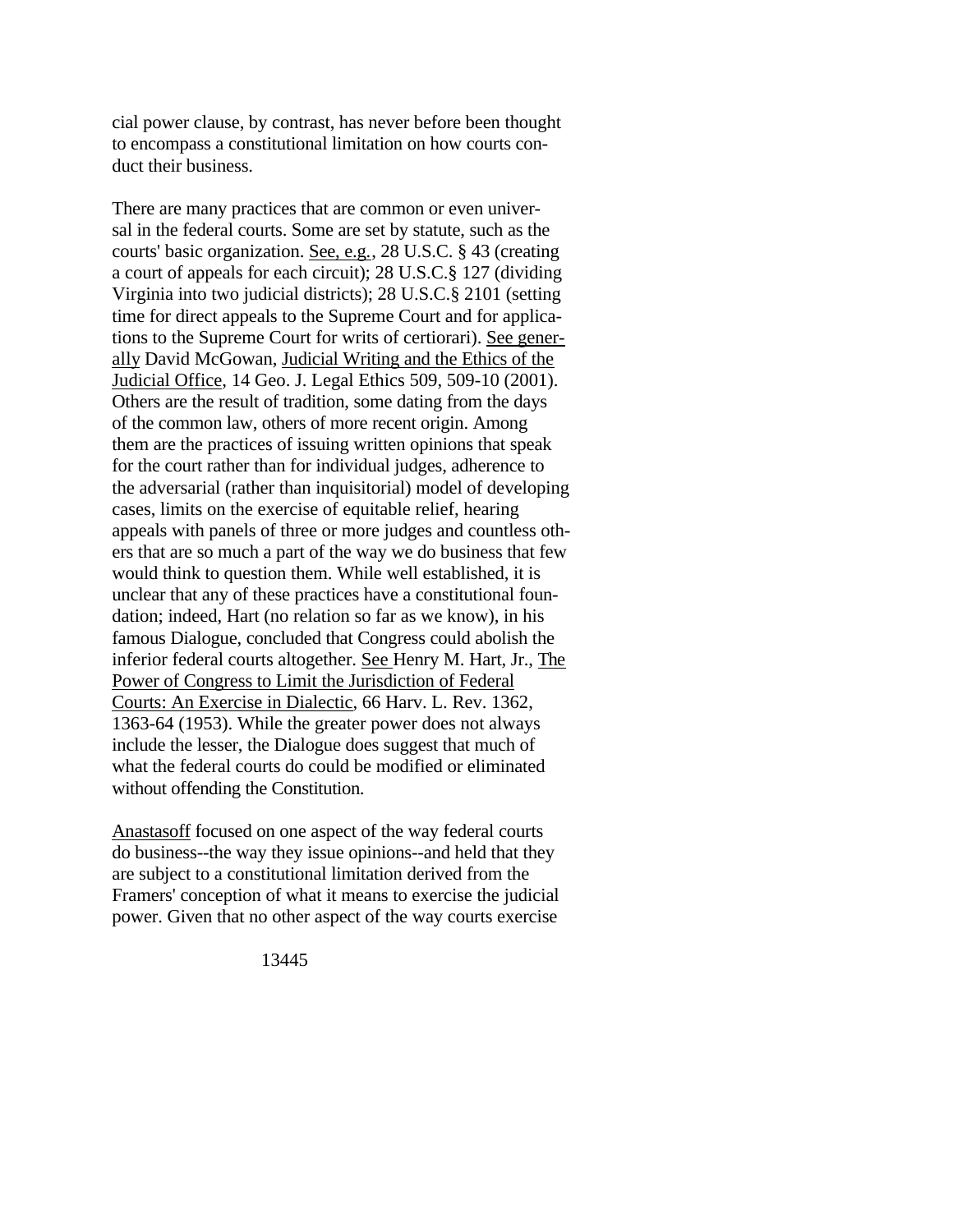their power has ever been held subject to this limitation,**4** we question whether the "judicial Power" clause contains any limitation at all, separate from the specific limitations of Article III and other parts of the Constitution. The more plausible view is that when the federal courts rule on cases or controversies assigned to them by Congress, comply with due process, accord trial by jury where commanded by the Seventh Amendment and generally comply with the specific constitutional commands applicable to judicial proceedings, they have ipso facto exercised the judicial power of the United States. In other words, the term "judicial Power" in Article III is more likely descriptive than prescriptive.**5**

**4** To be sure, exercise of the judicial power is subject to a number of explicit constraints, such as the requirements of due process, trial by jury, the availability of counsel in criminal cases, the ex post facto clause and the prohibition against bills of attainder--to name just a few. **5** Because the matter arises so seldom, there is little authority on this point, but the authority that does exist supports the view that the text of the judicial power clause is merely descriptive. For example, United States v. Ferreira, 54 U.S. (13 How.) 40 (1851), considered whether decisions of district courts as to whether certain Spanish citizens were entitled to compensation pursuant to a treaty between Spain and the United States were an exercise of the judicial power. If the district judges found the claimants entitled to compensation, they were to recommend that the Secretary of the Treasury make such payments, and the latter could (but was not required to) pay the claim. In concluding that such recommendations did not constitute an exercise of the judicial power (and hence were not reviewable by the Supreme Court), the opinion noted the ways in which the procedures for establishing these claims differed from "the ordinary forms of a court of justice":

\_\_\_\_\_\_\_\_\_\_\_\_\_\_\_\_\_\_\_\_\_\_\_\_\_\_\_\_\_\_\_\_\_\_\_\_\_\_\_\_\_\_\_\_\_\_\_\_\_\_\_\_\_\_\_\_\_\_\_\_\_\_\_\_\_

For there is to be no suit; no parties in the legal acceptance of the term, are to be made--no process to issue; and no one is authorized to appear on behalf of the United States, or to summon witnesses in the case. The proceeding is altogether ex parte; and all that the judge is required to do, is to receive the claim when the party presents it, and to adjust it upon such evidence as he may have before him, or be able himself to obtain. But neither the evidence, nor his award, are to be filed in the court in which he presides, nor recorded there; but he is required to transmit, both the decision and the evidence upon which he decided, to the Secre-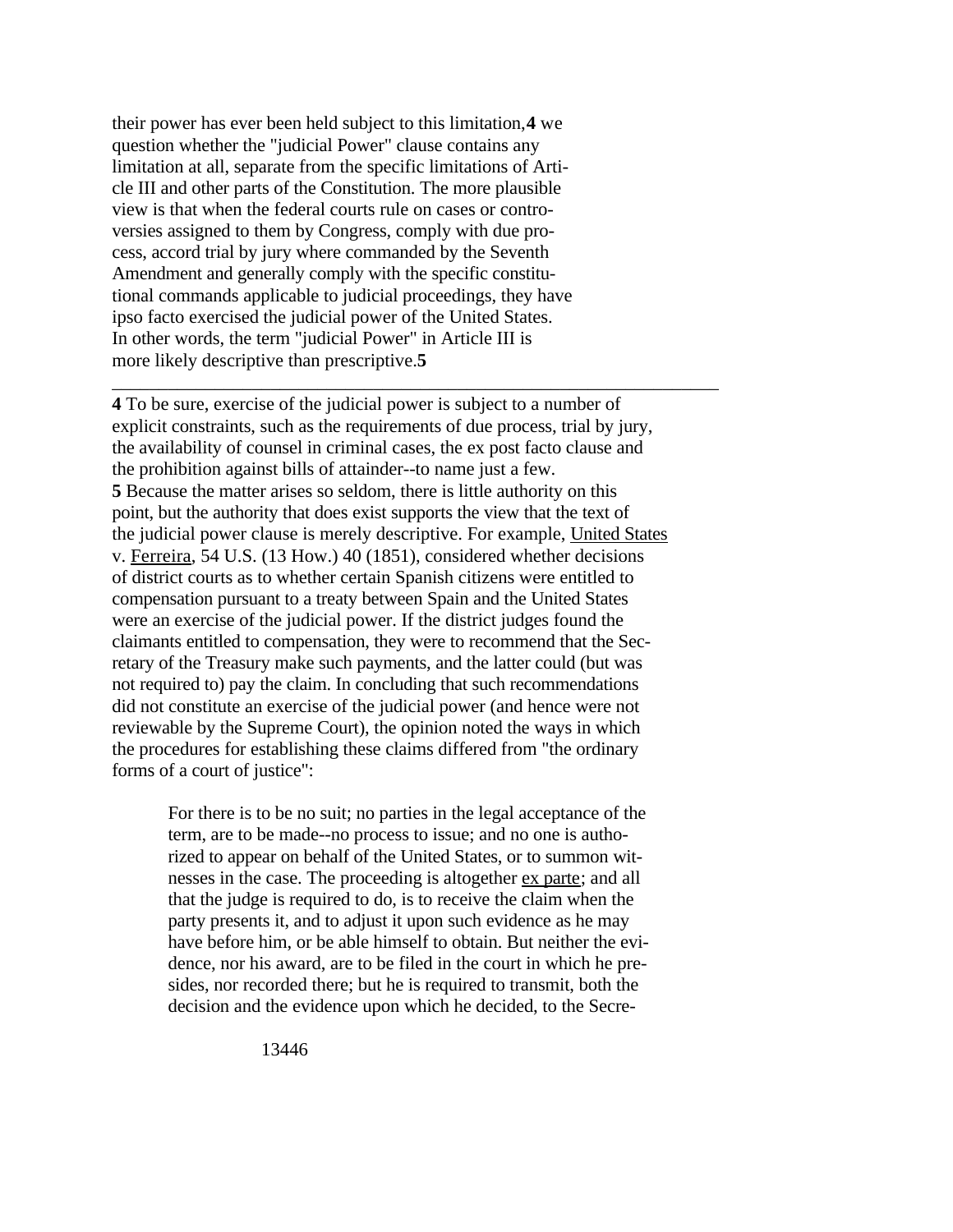If we nevertheless were to accept Anastasoff's premise that the phrase "judicial Power" contains limitations separate from those contained elsewhere in the Constitution, we should exercise considerable caution in recognizing those limitations, lest we freeze the law into the mold cast in the eighteenth century. The law has changed in many respects since the time of the Framing, some superficial, others quite fundamental. For example, as Professor William Nelson has convincingly demonstrated, colonial juries "usually possessed the power to find both law and fact in the cases in which they sat, " and were not bound to follow the instructions given to them by judges. See William E. Nelson, Marbury v. Madison: The Origins and Legacy of Judicial Review 16-17 (2000). Today, of course, we would consider it unfair--probably unconstitutional--to allow juries to make up the law as they go along.

Another example: At the time of the Framing, and for some time thereafter, the practice that prevailed both in the United States and England was for judges of appellate courts to express separate opinions, rather than speak with a single (or at least majority) voice. The practice changed around the turn of the nineteenth century, under the leadership of Chief Justice Marshall. See George L. Haskins & Herbert A. Johnson, Foundations of Power: John Marshall, 1801-15 , in 2 The Oliver Wendell Holmes Devise: History of the Supreme Court of the United States 382-89 (Paul A. Freund ed., 1981).

> tary of the Treasury; and the claim is to be paid if the Secretary thinks it just and equitable, but not otherwise. It is to be a debt from the United States upon the decision of the Secretary, but not upon that of the judge.

\_\_\_\_\_\_\_\_\_\_\_\_\_\_\_\_\_\_\_\_\_\_\_\_\_\_\_\_\_\_\_\_\_\_\_\_\_\_\_\_\_\_\_\_\_\_\_\_\_\_\_\_\_\_\_\_\_\_\_\_\_\_\_\_\_

See also Missouri v. Jenkins, 515 U.S. 70, 130-33 (1995) (Thomas, J., concurring) (listing various functional limitations on the exercise of the judicial power, including federalism, separation of powers and the prohibition against deciding political questions); Young v. United States ex rel. Vuitton et Fils S.A., 481 U.S. 787, 815-18 (1987) (Scalia, J., concurring) (discussing the functional limitation of separation of powers on the exercise of the judicial power).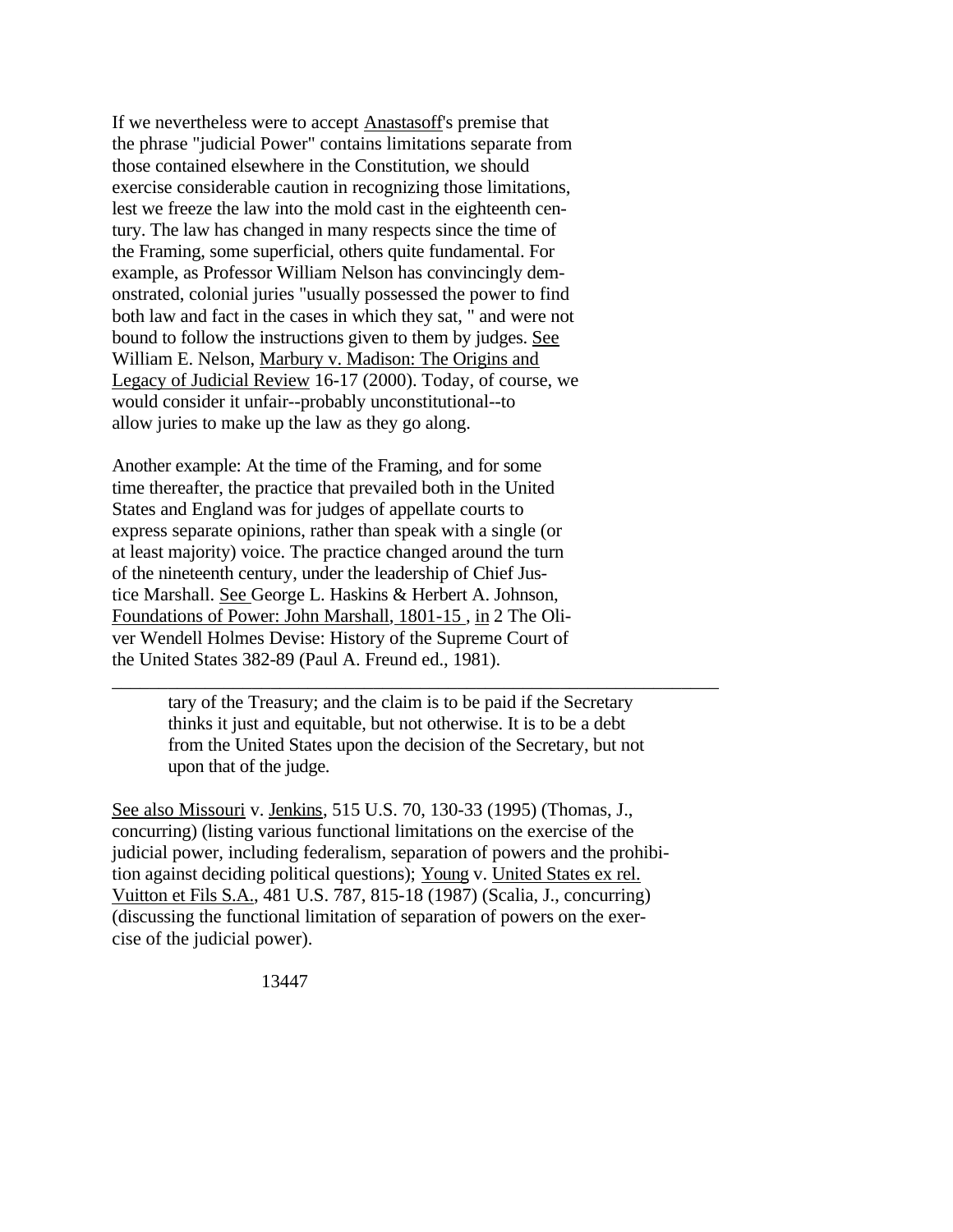And yet another example: At the time of the Framing, and for some time thereafter, it was considered entirely appropriate for a judge to participate in the appeal of his own decision; indeed, before the creation of the Circuit Courts of Appeals, appeals from district court decisions were often taken to a panel consisting of a Supreme Court Justice riding circuit, and the district judge from whom the decision was taken. Act of March 2, 1793, ch. 22, § 1, 1 Stat. 333; see also Charles Alan Wright, Arthur R. Miller, & Edward H. Cooper, Federal Practice and Procedure § 3504 (2d ed. 1984). Today, of course, it is widely recognized that a judge may not hear the appeal from his own decision. There are doubtless many more such examples.**6**

One danger of giving constitutional status to practices that existed at common law, but have changed over time, is that

**6** The three examples we have given, though apparently disparate, actually bear on the question of what weight was given to precedent at the time of the Framing. In a regime where juries have power to decide the law, the concept of "binding" precedent has a very different, and much more diluted, meaning than in the current regime where jury verdicts are routinely reversed if they are not supported by the evidence in light of the applicable law. Similarly, binding precedent means something different altogether when a court speaks with seven or nine voices than with a single voice. Nine judges speaking separately may well agree on the outcome of a case, but they cannot give the kind of specific guidance as to the conduct of future cases that can be found in a single opinion speaking for the court. Finally, during the time when appeals were conducted by two-judge panels consisting of the circuit justice flanked by the district judge whose ruling was being appealed produced remarkably few--if any--written rulings. The precedential value of rulings from such panels was, for obvious reasons, not particularly valuable guidance in future cases. Anastasoff's view that the judicial process underwent such fundamental changes, yet the process of producing precedential opinions remained essentially unchanged, strikes us as inherently doubtful. Anastasoff's historical analysis has been called into question even by academics who generally agree with the result. See, e.g., Polly J. Price, Precedent and Judicial Power After the Founding, 42 B.C. L.Rev. 81, 84, 90-93 (2000); Salem M. Katsh & Alex V. Chachkes, Constitutionality of "No-Citation" Rules, 3 J. App. Prac. & Process 287, 288 & n.5 (2001).

\_\_\_\_\_\_\_\_\_\_\_\_\_\_\_\_\_\_\_\_\_\_\_\_\_\_\_\_\_\_\_\_\_\_\_\_\_\_\_\_\_\_\_\_\_\_\_\_\_\_\_\_\_\_\_\_\_\_\_\_\_\_\_\_\_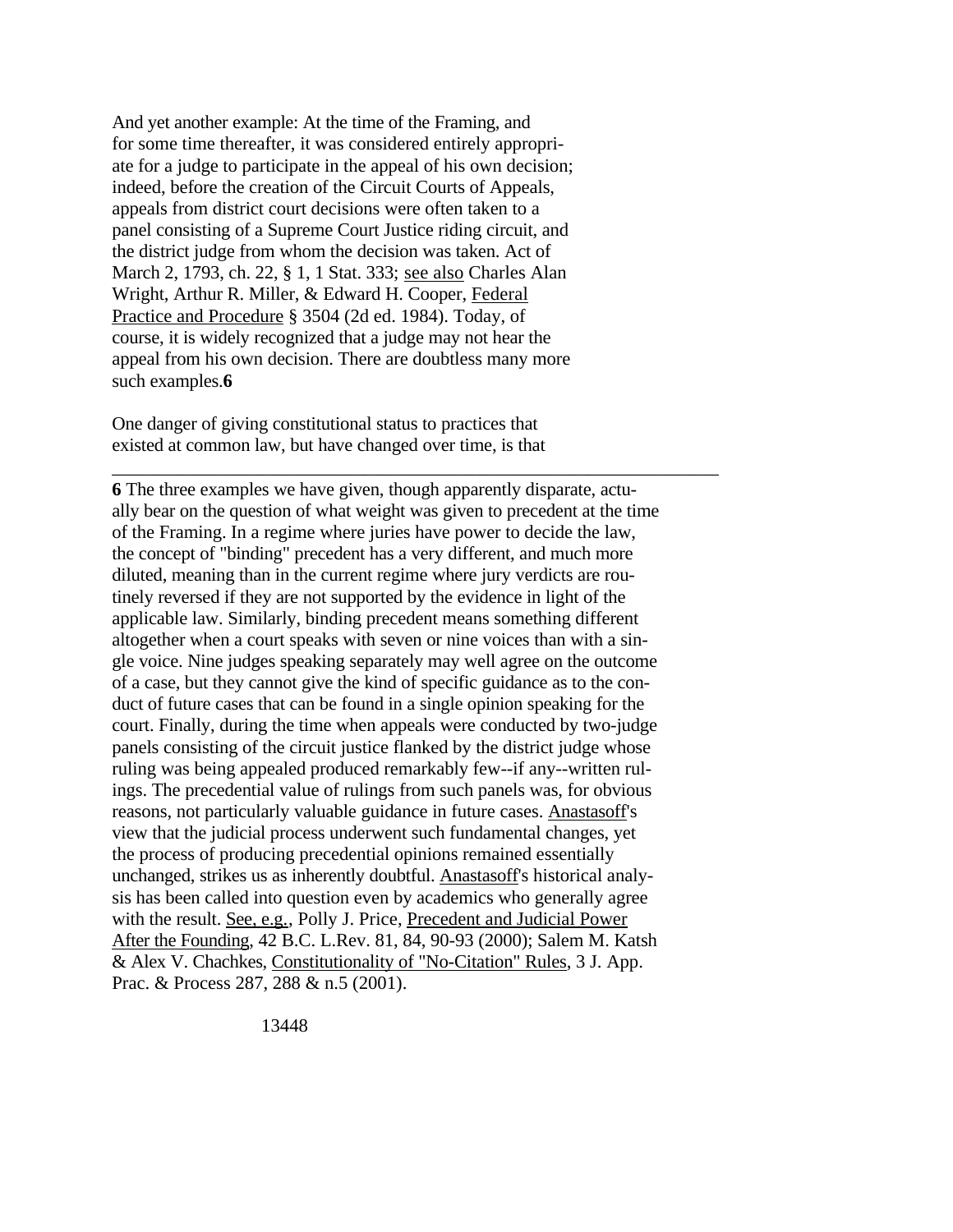it tends to freeze certain aspects of the law into place, even as other aspects change significantly. See note 6 supra. This is a particularly dangerous practice when the constitutional rule in question is not explicitly written into the Constitution, but rather is discovered for the first time in a vague, twocenturies-old provision. The risk that this will allow judges to pick and choose those ancient practices they find salutary as a matter of policy, and give them constitutional status, is manifest. Compare Richard S. Arnold, Unpublished Opinions: A Comment, 1 J. App. Prac. & Process 219 (1999) (suggesting that all opinions be published and given precedential value), with Anastasoff, 223 F.3d 898 (holding that the Eighth Circuit's rule barring citation to unpublished opinions violates Article III). Thus, in order to follow the path forged by Anastasoff, we would have to be convinced that the practice in question was one the Framers considered so integral and well-understood that they did not have to bother stating it, even though they spelled out many other limitations in considerable detail. Specifically, to adopt Anastasoff's position, we would have to be satisfied that the Framers had a very rigid conception of precedent, namely that all judicial decisions necessarily served as binding authority on later courts.

This is, in fact, a much more rigid view of precedent than we hold today. As we explain below, most decisions of the federal courts are not viewed as binding precedent. No trial court decisions are; almost four-fifths of the merits decisions of courts of appeals are not. See p. 13473-74 infra.**7** To be sure, Anastasoff challenges the latter practice. We find it sig-

**7** Rules limiting the precedential effect of unpublished decisions exist in every federal circuit and all but four states (Connecticut, Delaware, New York and North Dakota). See Serfass & Cranford, note 2 supra, at 260-61 tbl. 1, 273-74 tbl. 1. But see Eaton v. Chahal, 553 N.Y.S.2d 642, 646 (N.Y. Sup. Ct. 1990) ("[U]nreported decisions issued by judges of coordinate jurisdiction . . . are not binding precedent upon this court . . . .") The near-universal adoption of the practice illustrates not only that the practice is consistent with the prevailing conception of the judicial power, but also that it reflects sound judicial policy.

\_\_\_\_\_\_\_\_\_\_\_\_\_\_\_\_\_\_\_\_\_\_\_\_\_\_\_\_\_\_\_\_\_\_\_\_\_\_\_\_\_\_\_\_\_\_\_\_\_\_\_\_\_\_\_\_\_\_\_\_\_\_\_\_\_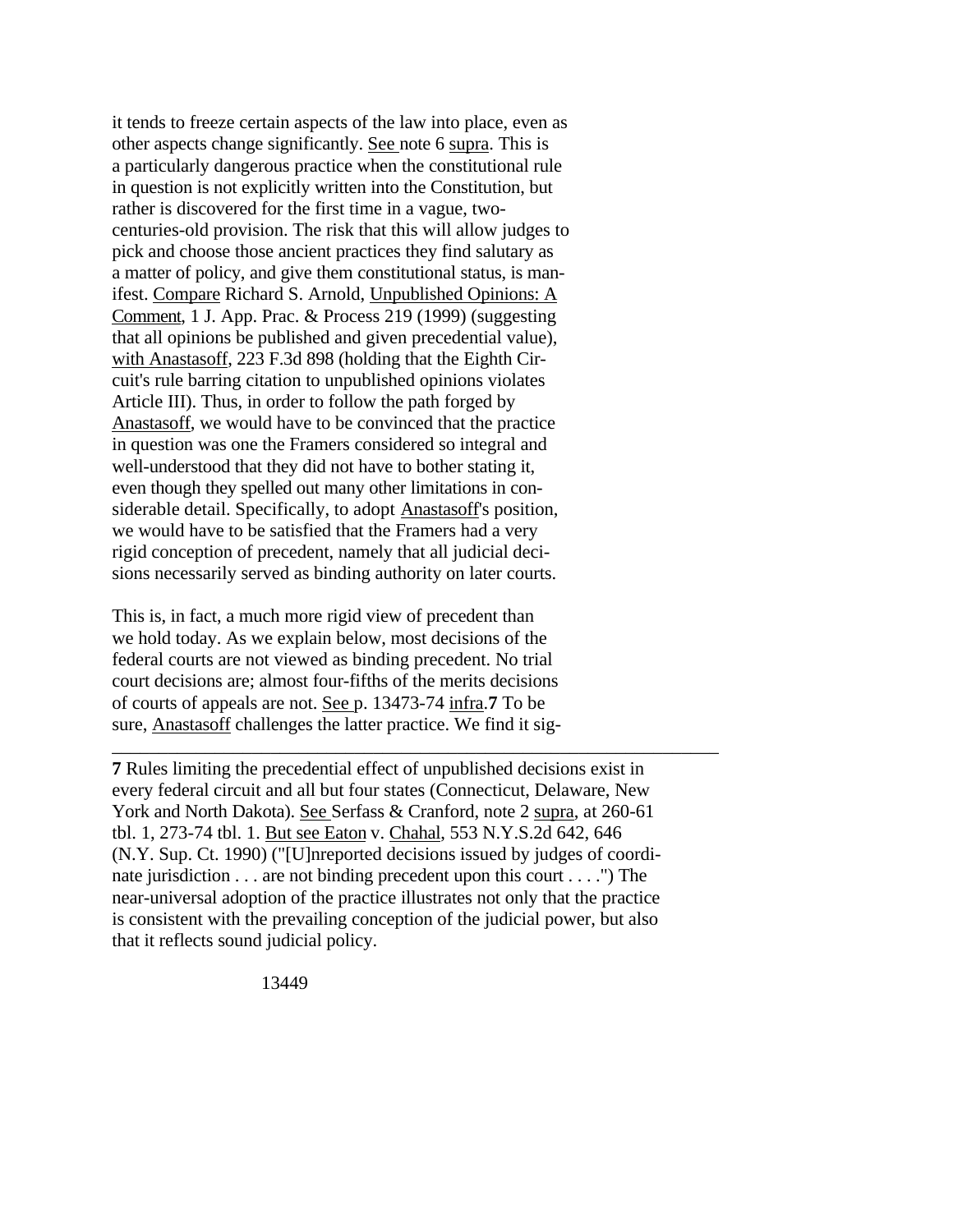nificant, however, that the practice has been in place for a long time, yet no case prior to Anastasoff has challenged its constitutional legitimacy. The overwhelming consensus in the legal community has been that having appellate courts issue nonprecedential decisions is not inconsistent with the exercise of the judicial power.

To accept Anastasoff's argument, we would have to conclude that the generation of the Framers had a much stronger view of precedent than we do. In fact, as we explain below, our concept of precedent today is far stricter than that which prevailed at the time of the Framing. The Constitution does not contain an express prohibition against issuing nonprecedential opinions because the Framers would have seen nothing wrong with the practice.

**B.** Modern federal courts are the successors of the English courts that developed the common law, but they are in many ways quite different, including how they understand the concept of precedent. Common law judges did not make law as we understand that concept; rather, they"found" the law with the help of earlier cases that had considered similar matters. An opinion was evidence of what the law is, but it was not an independent source of law. See Theodore F.T. Plucknett, A Concise History of the Common Law 343-44 (5th ed. 1956).**8** The law was seen as something that had an existence independent of what judges said: "a miraculous something made by nobody . . . and merely declared from time to time by the judges." 2 John Austin, Lectures on Jurisprudence or The Philosophy of Positive Law 655 (4th ed. 1873)

**8** As Hale described it, judicial decisions "do not make a Law properly so-called," but "they have a great Weight and Authority in Expounding, Declaring, and Publishing what the Law of this Kingdom is, [and] are a greater Evidence [of a law] than the Opinion of any private Persons, as such, whatsoever." Sir Matthew Hale, The History of the Common Law of England 68 (London, Nutt & Gosling 1739). In Lord Mansfield's view, "[t]he reason and spirit of cases make law; not the letter of particular precedents." Fisher v. Prince, 97 Eng. Rep. 876, 876 (K.B. 1762).

\_\_\_\_\_\_\_\_\_\_\_\_\_\_\_\_\_\_\_\_\_\_\_\_\_\_\_\_\_\_\_\_\_\_\_\_\_\_\_\_\_\_\_\_\_\_\_\_\_\_\_\_\_\_\_\_\_\_\_\_\_\_\_\_\_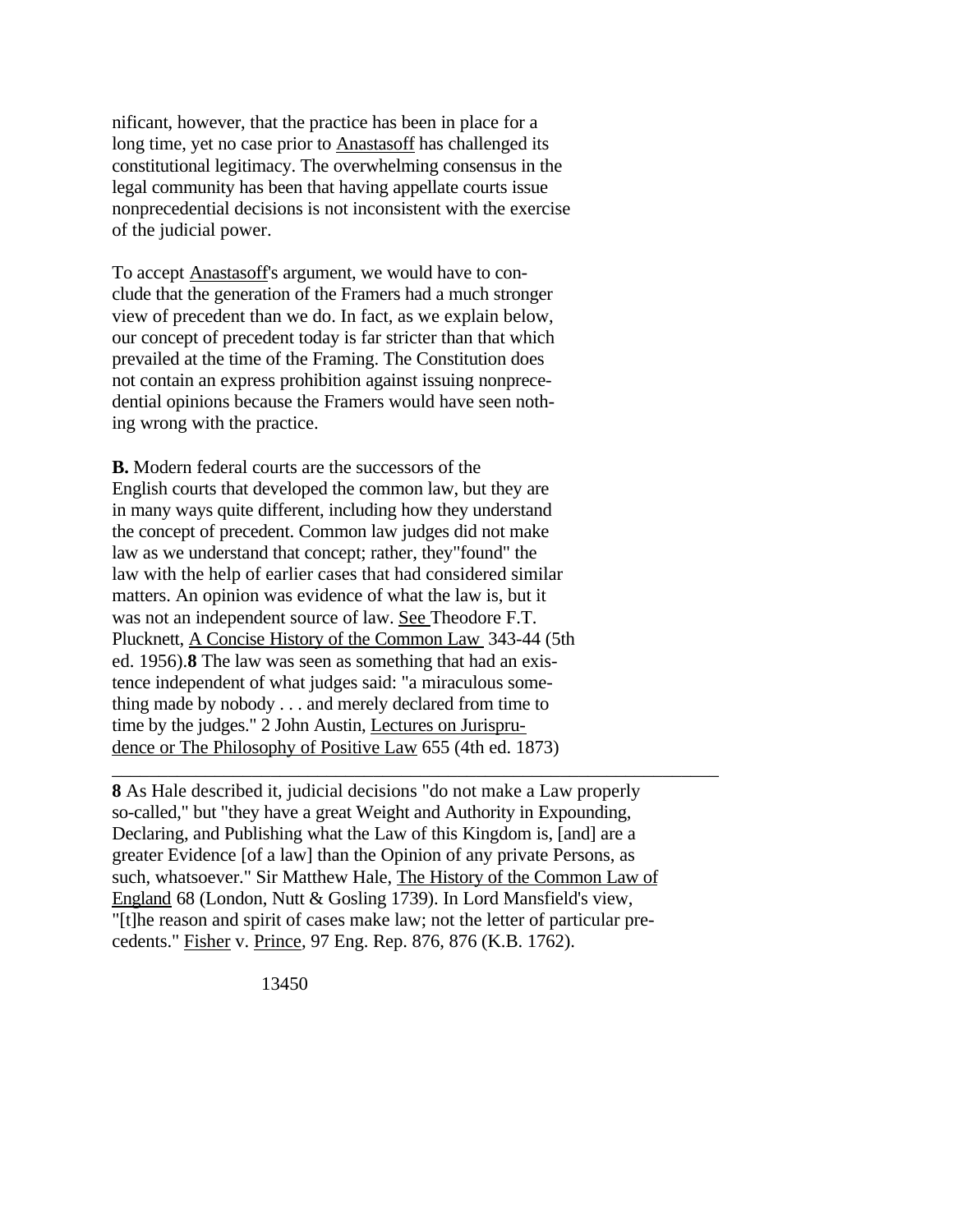(emphasis omitted). Opinions were merely judges' efforts to ascertain the law, much like scientific experiments were efforts to ascertain natural laws. If an eighteenth-century judge believed that a prior case was wrongly decided, he could say that the prior judge had erred in his attempt to discern the law. See Bole v. Horton, 124 Eng. Rep. 1113, 1124 (C.P. 1673). Neither judges nor lawyers understood precedent to be binding in Anastasoff's strict sense. **9**

One impediment to establishing a system of strict binding precedent was the absence at common law of a distinct hierar-

## **9** As Holdsworth put it:

The general rule is clear. Decided cases which lay down a rule of law are authoritative and must be followed. But in very many of the statements of this general rule there are reservations of different kinds . . . . The fundamental principle, upon which all these reservations ultimately rest, is the principle stated by Coke, Hale and Blackstone, that these cases do not make law, but are only the best evidence of what the law is. They are not, as Hale said, "law properly so called," but only very strong evidence of the law. They are evidence, as Coke said, of the existence of those usages which go to make up the common law; and, conversely, the fact that no case can be produced to prove the existence of an alleged usage is evidence that there is no such usage. This principle is the natural, though undesigned, result of the unofficial character of the reports; and it is clear that its adoption gives the courts power to mould as they please the conditions in which they will accept a decided case or a series of decided cases as authoritative. If the cases are only evidence of what the law is the courts must decide what weight is to be attached to this evidence in different sets of circumstances. The manner in which they have decided this question has left them many means of escape from the necessity of literal obedience to the general rule that decided cases must always be followed. They have allowed many exceptions to, and modifications of, this rule if, in their opinion, a literal obedience to it would produce either technical departures from established principles, or substantial inconveniences which would be contrary to public policy.

\_\_\_\_\_\_\_\_\_\_\_\_\_\_\_\_\_\_\_\_\_\_\_\_\_\_\_\_\_\_\_\_\_\_\_\_\_\_\_\_\_\_\_\_\_\_\_\_\_\_\_\_\_\_\_\_\_\_\_\_\_\_\_\_\_

Sir William Holdsworth, 12 A History of English Law 150-51 (1938) (footnotes omitted) (emphasis added).

#### 13451

chy of courts. See Plucknett, supra, at 350.**10** Only towards the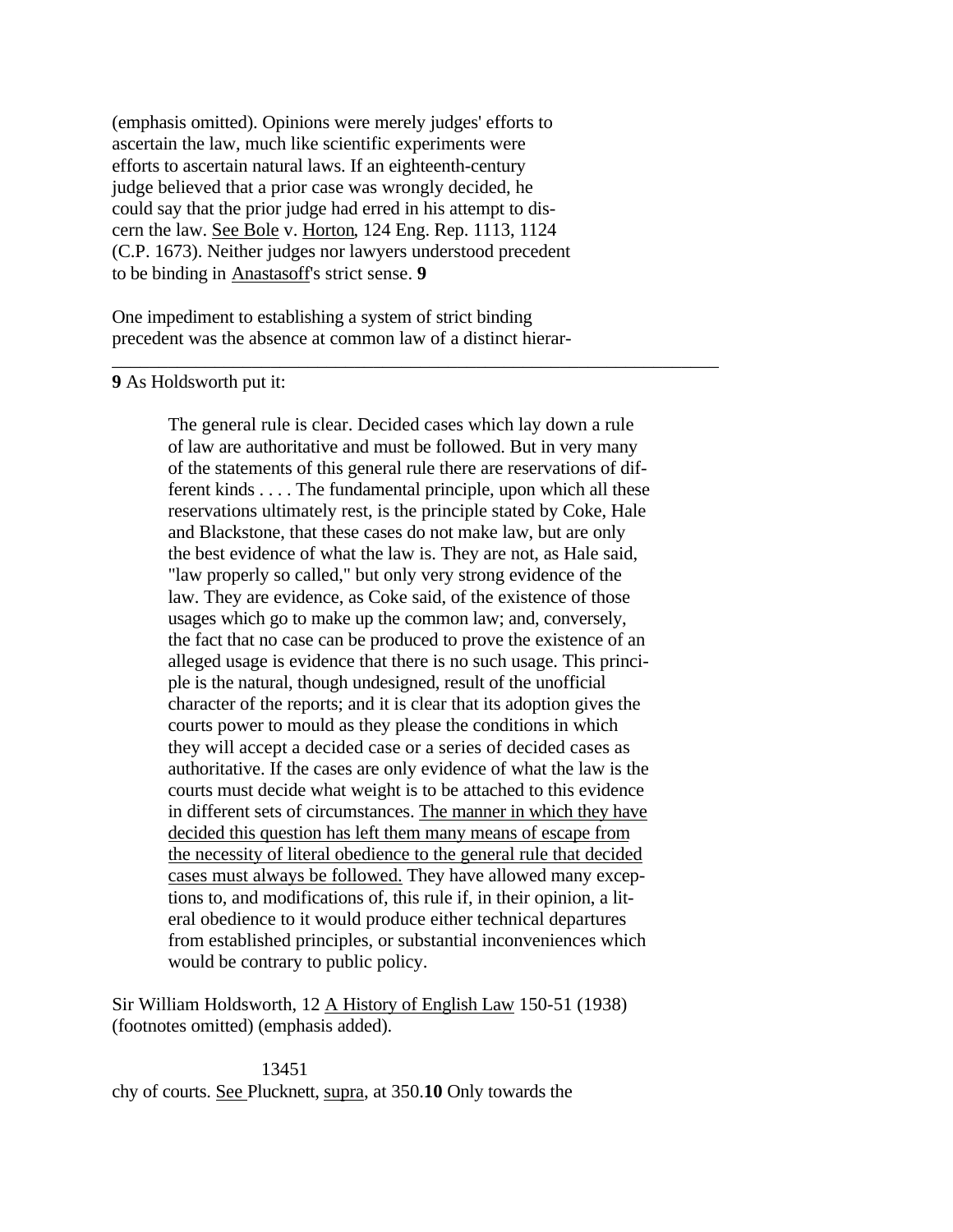end of the nineteenth century, after England had reorganized its courts, was the position of the House of Lords at the head of its judicial hierarchy confirmed. Before that, there was no single high court that could definitively say what the law was. Thus, as late as the middle of the nineteenth century, an English judge might ignore decisions of the House of Lords,**11** and the Exchequer and Queen's Bench held different views on the same point as late as 1842.**12** See id. at 350. Common law judges looked to earlier cases only as examples of policy or practice, and a single case was generally not binding authority.**13** Eighteenth-century judges did not feel bound to follow

**10** As one commentator has noted:"[T]wo conditions had to be satisfied before the doctrine of stare decisis could be established. (1) There had to exist reliable reports of cases. It is obvious that if cases are to be binding, there should be precise records of what they lay down. (2) There had also to be a settled judicial hierarchy. Equally obvious is it that until this was settled it could not be known which decisions were binding. Not until roughly the middle of the last century were these conditions fulfilled, and it is from about then that the modern doctrine [of stare decisis] emerges." R.W.M. Dias, Jurisprudence 30-31 (2d ed. 1964).

\_\_\_\_\_\_\_\_\_\_\_\_\_\_\_\_\_\_\_\_\_\_\_\_\_\_\_\_\_\_\_\_\_\_\_\_\_\_\_\_\_\_\_\_\_\_\_\_\_\_\_\_\_\_\_\_\_\_\_\_\_\_\_\_\_

**11** One reason that House of Lords decisions commanded little respect was that as late as 1844, judicial deliberations could be conducted by lay peers, who brought far less training and experience to bear on legal issues than did the judges of the Exchequer Chamber. Dias, note 10 supra, at 32- 33.

**12** The three common law courts of first instance --the King's (or Queen's) Bench, Common Pleas and Exchequer --had overlapping jurisdiction in many common classes of cases. See Plucknett, supra, at 210. **13** The absence of an appellate hierarchy that could definitively settle legal issues was a continuing problem until the nineteenth century. The need for such definitive resolution nevertheless existed and the common law judges invented a substitute: the Exchequer Chamber. When a particularly vexing legal issue arose that was common to two or more of the courts, all the judges would meet, sometimes including the Lord Chancellor, the barons of the Exchequer, the members of the Council and the serjeants. See Plucknett, supra, at 151 (the Council consisted of the King's closest advisers); id. at 224 (serjeants were, essentially, lawyers known for wearing the coif, "a close-fitting cap of white silk or linen fastened under the chin; hence the term `order of the coif.' ")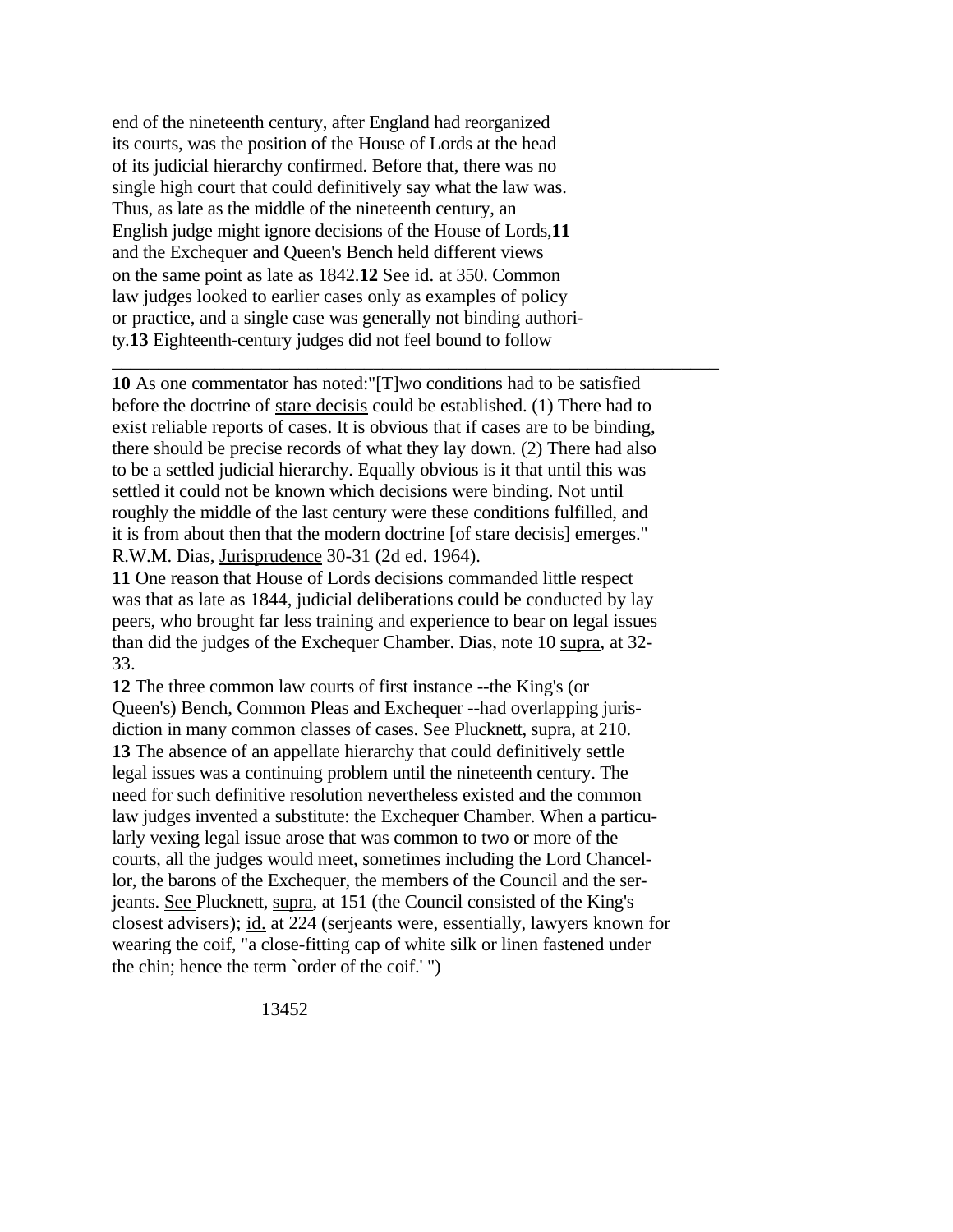most decisions that might lead to inconvenient results, and judges would even blame reporters for cases they disliked. See Plucknett, supra, at 349.

The idea that judges declared rather than made the law remained firmly entrenched in English jurisprudence until the early nineteenth century. David M. Walker, The Oxford Companion to Law 977 (1980). Blackstone, who wrote his Commentaries only two decades before the Constitutional Convention and was greatly respected and followed by the generation of the Framers, noted that "the `law,' and the `opinion of the judge' are not . . . one and the same thing; since it sometimes may happen that the judge may mistake the law"; in such cases, the precedent simply "was not law." 1 William Blackstone, Commentaries \*70-71 (1765).

For centuries, the most important sources of law were not judicial opinions themselves, but treatises that restated the law, such as the commentaries of Coke and Blackstone.

\_\_\_\_\_\_\_\_\_\_\_\_\_\_\_\_\_\_\_\_\_\_\_\_\_\_\_\_\_\_\_\_\_\_\_\_\_\_\_\_\_\_\_\_\_\_\_\_\_\_\_\_\_\_\_\_\_\_\_\_\_\_\_\_\_ The Exchequer Chamber debated particular legal issues and came up with a definitive ruling, which was then announced in the court where the case raising the issue originated. Id. at 162-63. The Exchequer Chamber was not a separate court; it was referred to by that name because these meetings were held in the court of the Exchequer, which "had ample office accommodation" to allow all the judges to meet in one place. Plucknett, supra, at 162 n.7. The Exchequer Chamber might best be viewed as a super-en banc court including all of England's judicial officers.

Unlike other decisions at common law, decisions reached by the Exchequer Chamber were considered binding precedent and, according to Plucknett, this is the first time we find "the principle that a single case may be precedent." Id. at 348. The Exchequer Chamber is significant for our analysis because it clearly suggests common law judges knew the distinction between binding and persuasive precedent. The vast majority of precedents at common law were considered more or less persuasive; only the few decisions agreed-to by all English judges sitting together were afforded the status that the Anastasoff court would now afford to every decision of a three-judge court of appeals as a matter of constitutional imperative.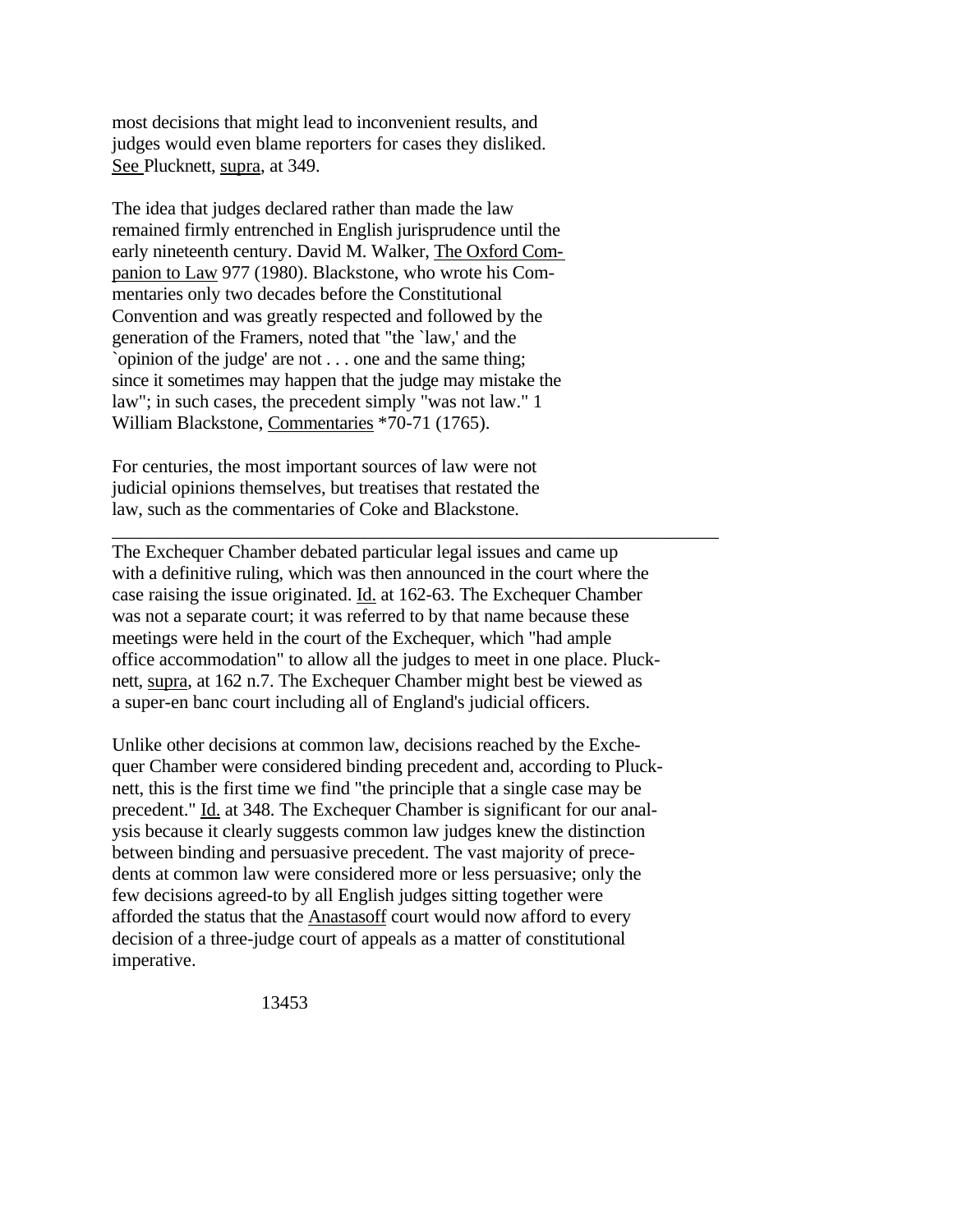Because published opinions were relatively few, lawyers and judges relied on commentators' syntheses of decisions rather than the verbatim text of opinions.**14**

Case reporters were entrepreneurs who scribbled down jury charges as they were delivered by judges, then printed and sold them. Or, reporters might cobble together case reports from secondhand sources and notes found in estates, sometimes years after the cases were decided. See Robert C. Berring, Legal Research and Legal Concepts: Where Form Molds Substance, 75 Cal. L. Rev. 15, 18-19 (1987). For example, Heydon's Case was decided in 1584, but Lord Coke did not publish his account of it until 1602. See Allen Dillard Boyer, "Understanding, Authority, and Will": Sir Edward Coke and the Elizabethan Origins of Judicial Review , 39 B.C. L. Rev. 43, 79 (1997). Not surprisingly, case reports often contradicted each other in describing the reasoning, and even the names, of particular cases. See Berring, supra, at 18.**15** The value of case reports turned not on the accuracy of the report but on the acuity of their authors. See id. at 18-19.**16**

**14** In the first century of American jurisprudence, Blackstone's "Commentaries were not merely an approach to the study of law; for most lawyers they constituted all there was of the law." Daniel J. Boorstin, The Mysterious Science of the Law 3 (1941).

\_\_\_\_\_\_\_\_\_\_\_\_\_\_\_\_\_\_\_\_\_\_\_\_\_\_\_\_\_\_\_\_\_\_\_\_\_\_\_\_\_\_\_\_\_\_\_\_\_\_\_\_\_\_\_\_\_\_\_\_\_\_\_\_\_

**15** For example, "Clerk v. Day was reported in four different books, and in not one of them correctly--not even as to name.. . . Arbitrary spelling of the names of cases is a bibliographical irritation, and sometimes a difficulty. Fetter v. Beal . . . is a pretty good disguise for Fitter v. Veal . . . ." Percy H. Winfield, The Chief Sources of English Legal History 185 n.3 (1925) (citations omitted).

**16** As Holdsworth wrote:

[I]n the eighteenth century, because the reports were made by private reporters, the reports of decided cases possessed, as we have seen, very different degrees of authority. It was always possible for a judge who was trying a case to decry the authority of a report which laid down a rule with which he disagreed. We have seen that Lord Mansfield, when he was pressed by a case which laid down a rule with which he did not like, was rather too apt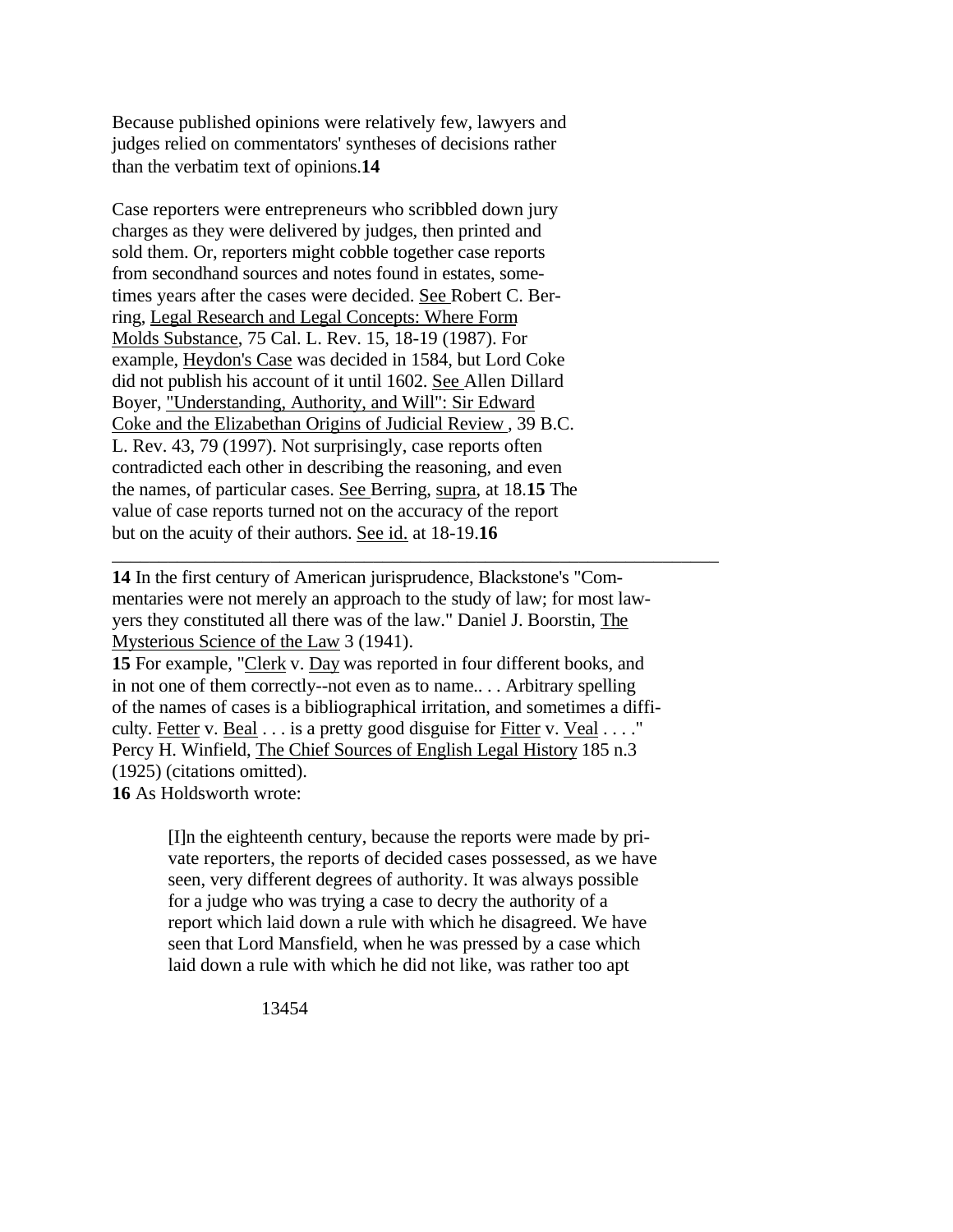Coke's intellectual reputation made him the most valued, and the most famous, of the private reporters. His reports were not verbatim transcriptions of what the judges actually said, but vehicles for Coke's own jurisprudential and political agenda. See Boyer, supra, at 80 ("In the name of judicial reason, Coke was willing to rewrite the law. . . . In 1602, his chief way of shaping the law was in the way he reported it."). Like other reporters, Coke often distorted the language and meaning of prior decisions that were inconsistent with what he considered the correct legal principle. See Harold J. Berman & Charles J. Reid, Jr., The Transformation of English Legal Science: From Hale to Blackstone, 45 Emory L.J. 437, 447 (1996). "There was no clear boundary in his mind between what a case said and what he thought it ought to say, between the reasons which actually prompted the decision, and the elaborate commentary which he could easily weave around any question." Plucknett, supra, at 281.**17** Contrary to

> to take this line. It is no doubt a line which it became less possible to take as the reports improved in quality, and as reporting became more standardized and more stereotyped. But within limits this censorship of reports is both legitimate and necessary . . . . Thus in the case of Chillingworth v. Esche [1924] 1 Ch. at pp. 112-113 Warrington L.J. said, "there are one or two points raised by Mr. Micklem with which I think I ought to deal. He relies on Moeser v. Wisker ((1871) L.R. 6 C.P. 120). In my opinion that is a case which never ought to have been reported. It was an ex parte application. The judges seized on a single fact, and decided on that fact. The purchaser in that case had no opportunity of stating his view.

\_\_\_\_\_\_\_\_\_\_\_\_\_\_\_\_\_\_\_\_\_\_\_\_\_\_\_\_\_\_\_\_\_\_\_\_\_\_\_\_\_\_\_\_\_\_\_\_\_\_\_\_\_\_\_\_\_\_\_\_\_\_\_\_\_

Holdsworth, note 9 supra, at 154 & 154 n.3 (footnotes omitted). **17** Coke was not alone in this practice:

> [B]arristers have sometimes exercised some kind of censorship over the cases which they have reported. . . . For instance . . . Atlay, The Victorian Chancellors ii 138, says, "Campbell was no mere stenographer; he exercised an absolute discretion as to what decisions he reported and what he suppressed, and sternly rejected any which appeared to him inconsistent with former rul-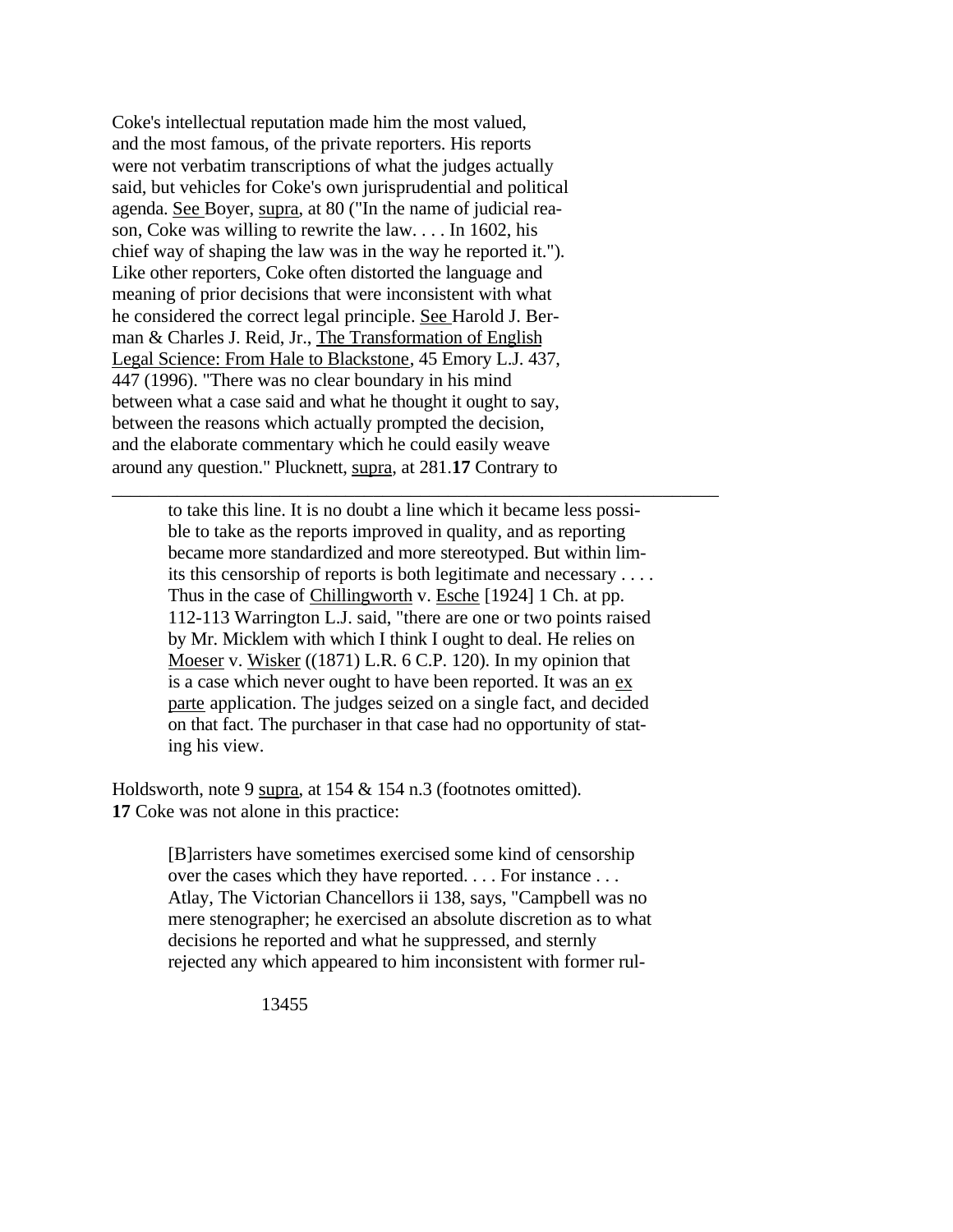Anastasoff's view, it was emphatically not the case that all decisions of common law courts were treated as precedent binding on future courts unless distinguished or rejected. Rather, case reporters routinely suppressed or altered cases they considered wrongly decided. Indeed, sorting out the decisions that deserved reporting from those that did not became one of their primary functions.**18**

A survey of the legal landscape as it might have been viewed by the generation of the Framers casts serious doubt on the proposition--so readily accepted by Anastasoff--that the Framers viewed precedent in the rigid form that we view it today. Indeed, it is unclear that the Framers would have considered our view of precedent desirable.**19** The common

ings or recognised principles. He jocularly took credit for helping to establish the Chief Justice's reputation as a lawyer, and he used to boast that he had, in one of his drawers, material for an additional volume in the shape of `bad Ellenborough law'." Holdsworth, note 9 supra, at 158 & 158 n.1.

\_\_\_\_\_\_\_\_\_\_\_\_\_\_\_\_\_\_\_\_\_\_\_\_\_\_\_\_\_\_\_\_\_\_\_\_\_\_\_\_\_\_\_\_\_\_\_\_\_\_\_\_\_\_\_\_\_\_\_\_\_\_\_\_\_

**18** As one commentator has noted:

It would appear also that from about 1785 judges were beginning to favour particular reporters chosen for each court and to prefer citation from them and no other . . . . The question what cases should be reported bristles with problems. The decision rests ultimately with the individual reporter.

Dias, note 10 supra, at 33.

**19** As another commentator has noted:

The Framers were familiar with the idea of precedent. But . . . [t]he whole idea of just what precedent entailed was unclear. The relative uncertainty over precedent in 1789 also reflects the fact that "many state courts were manned by laymen, and state law and procedure were frequently in unsettled condition. The colonial and state courts did not enjoy high prestige, and their opinions were not even deemed worthy of publication."

Henry Paul Monaghan, Stare Decisis and Constitutional Adjudication, 88 Colum. L. Rev. 723, 770 n.267 (1988) (citations omitted). See also Melissa H. Weresh, The Unpublished, Non-Precedential Decision: An Uncomfortable Legality?, 3 J. App. Prac. & Process 175, 186 (2001) ("Stare decisis and the American common law system have never required the publication of all decisions.") 13456

law, at its core, was a reflection of custom, and custom had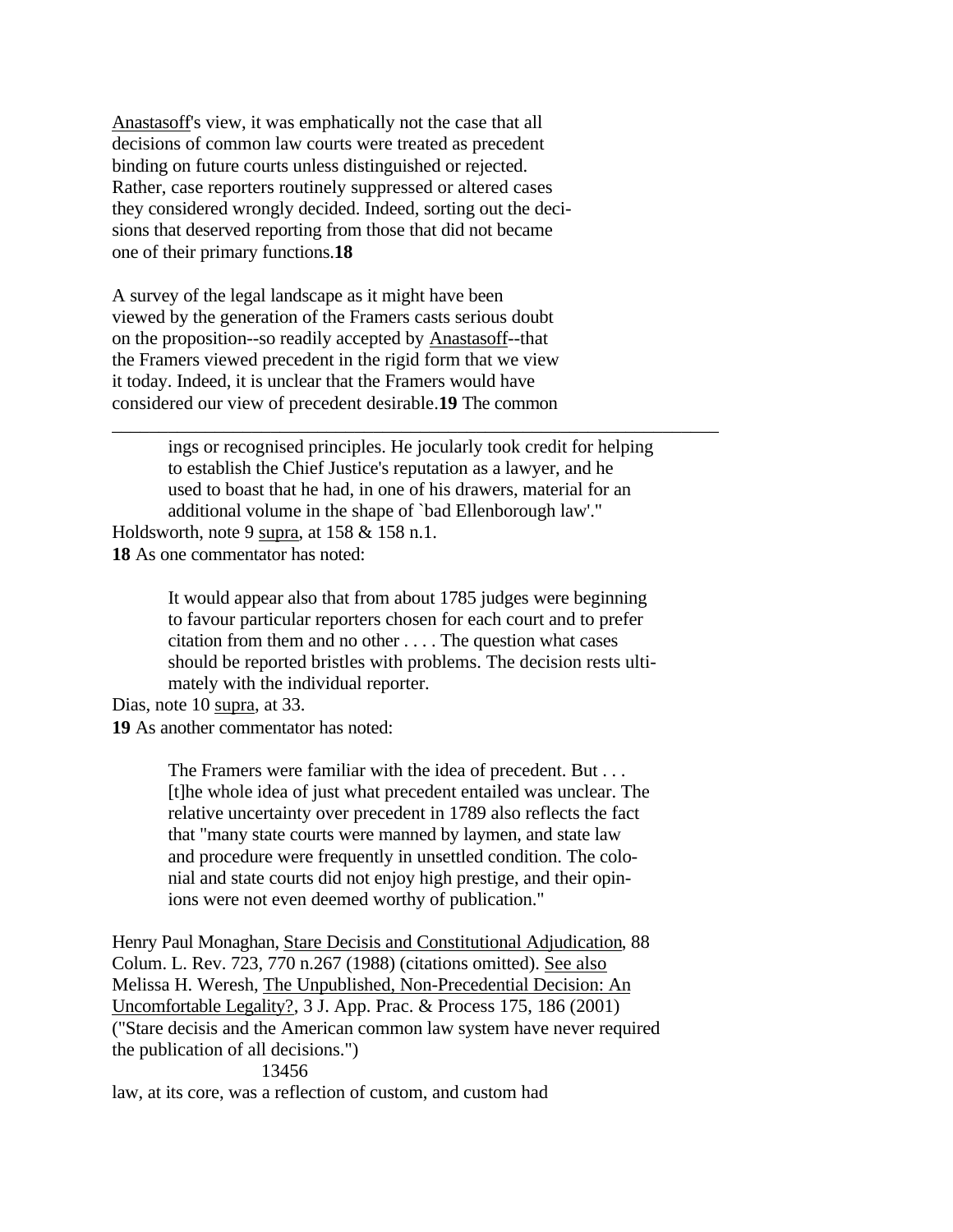a built-in flexibility that allowed it to change with circumstance. Thus, "when Lord Mansfield incorporated the custom of merchants into the common law, it was a living flexible custom, responding to the growth and change of mercantile habits." Plucknett, supra, at 350. Embodying that custom into a binding decision raised the danger of ossifying the custom: "[I]f perchance a court has given a decision on a point of that custom, it loses for ever its flexibility and is fixed by the rule of precedent at the point where the court touched it." Id. It is entirely possible that lawyers of the eighteenth century, had they been confronted with the regime of rigid precedent that is in common use today, would have reacted with alarm.**20**

**20** Far from being the strict and uncontroverted doctrine that Anastasoff attempts to portray, the concept of precedent at the time of the Framers was the subject of lively debate. Adherence to the common law was not "inevitable and unopposed." Robert H. Jackson, The Supreme Court in the American System of Government 29 (1955). "[T]he parameters of judicial power were highly contested in the late colonial and early Republic periods. . . . [N]o one knew the exact role that judges would have in the new experiment in government that formed the United States." R. Ben Brown, Judging in the Days of the Early Republic: A Critique of Judge Richard Arnold's Use of History in Anastasoff v. United States, 3 J. App. Prac. & Process 355, 375, 383 (2001). Therefore, "lawyers, judges and legal commentators contested the question of just what body of law judges should use to decide cases in the early Republic." Id. at 358.

\_\_\_\_\_\_\_\_\_\_\_\_\_\_\_\_\_\_\_\_\_\_\_\_\_\_\_\_\_\_\_\_\_\_\_\_\_\_\_\_\_\_\_\_\_\_\_\_\_\_\_\_\_\_\_\_\_\_\_\_\_\_\_\_\_

On one side of the debate was Blackstone himself."Far from providing support for Judge Arnold's claim that the colonial judiciary was bound by common law precedent, Blackstone's thesis was just the opposite": that American courts were not bound by English precedent. Id. at 357 (footnotes omitted). St. George Tucker, a prominent nineteenth-century American scholar, disagreed. Id. at 358.

Amidst this disagreement, American judges not only routinely picked and chose which English precedents to follow, but also felt free to ignore their <u>own</u> decisions. Id. at 359, 360-63 (discussing Fitch v. Brainerd, 2 Day 163 (Conn. 1805) (available at 1805 WL 203), in which the Connecticut Supreme Court declared, without explanation, that its prior decision adopting an English precedent authored by Lord Mansfield, "was not law.") Such cavalier treatment of precedent--the Fitch court did not acknowledge the precedent as binding and distinguish or reject it, but simply declared it "was not law"--illustrates that precedent at the time of the Framers was a far more fluid concept than it is today, and certainly more so than the strict form advocated by Anastasoff .

#### 13457

The modern concept of binding precedent--where a single opinion sets the course on a particular point of law and must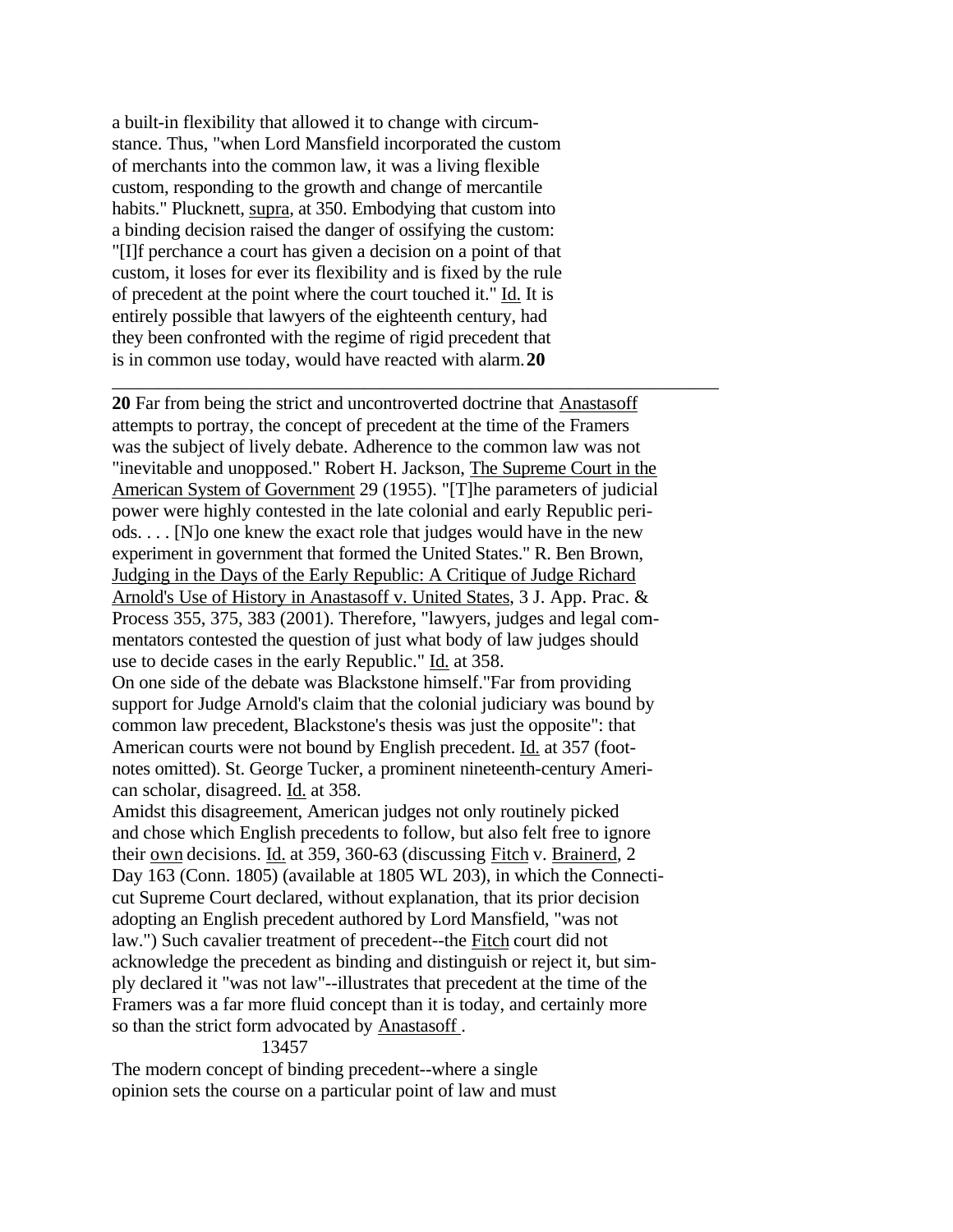be followed by courts at the same level and lower within a pyramidal judicial hierarchy--came about only gradually over the nineteenth and early twentieth centuries. Lawyers began to believe that judges made, not found, the law. This coincided with monumental improvements in the collection and reporting of case authorities. As the concept of law changed and a more comprehensive reporting system began to take hold, it became possible for judicial decisions to serve as binding authority.**21**

Early American reporters resembled their English ancestors --disorganized and meager**22**--but the character of the report-

**21** As Plucknett notes, "[t]he nineteenth century produced the changes which were necessary for the establishment of the rigid and symmetrical theory [of case precedent] as it exists today. " Plucknett, supra, at 350. Among the changes he points to was the establishment of a strict appellate hierarchy and the standardization of case law reporting. Id. **22** The first volumes of the United States Reports reveal the idiosyncratic and sometimes unreliable character of the early reporters. The first volume contains not a single decision of the United States Supreme Court. See Craig Joyce, The Rise of the Supreme Court Reporter: An Institutional Perspective on Marshall Court Ascendancy, 83 Mich. L. Rev. 1291, 1296 (1985). The reporter, Alexander James Dallas, began his career by publishing decisions of the Pennsylvania and Delaware courts, but not until 1806 were Pennsylvania judges required to reduce their opinions to writing (and then only at the parties' request). Dallas's first volume therefore contains only brief descriptions of the earliest decisions, based on notes preserved by judges and lawyers. See id. at 1295-98. And, while his second volume does contain decisions of the United States Supreme Court, Dallas could not always rely on a written opinion as the basis of his report because the Court did not invariably reduce its opinions to writing: "Not a single formal manuscript opinion is known to have survived from the Court's first decade; and few, if any, may ever have existed for Dallas to draw upon. Nor may it be confidently assumed that in all instances Dallas was present in court to take down what the Justices said, or that he was able afterwards to consult any notes they may have kept of the opinions they announced . . . . Delay, expense, omission and inaccuracy: these were among the hallmarks of Dallas' work." Id. at 1305 (footnotes omitted).

\_\_\_\_\_\_\_\_\_\_\_\_\_\_\_\_\_\_\_\_\_\_\_\_\_\_\_\_\_\_\_\_\_\_\_\_\_\_\_\_\_\_\_\_\_\_\_\_\_\_\_\_\_\_\_\_\_\_\_\_\_\_\_\_\_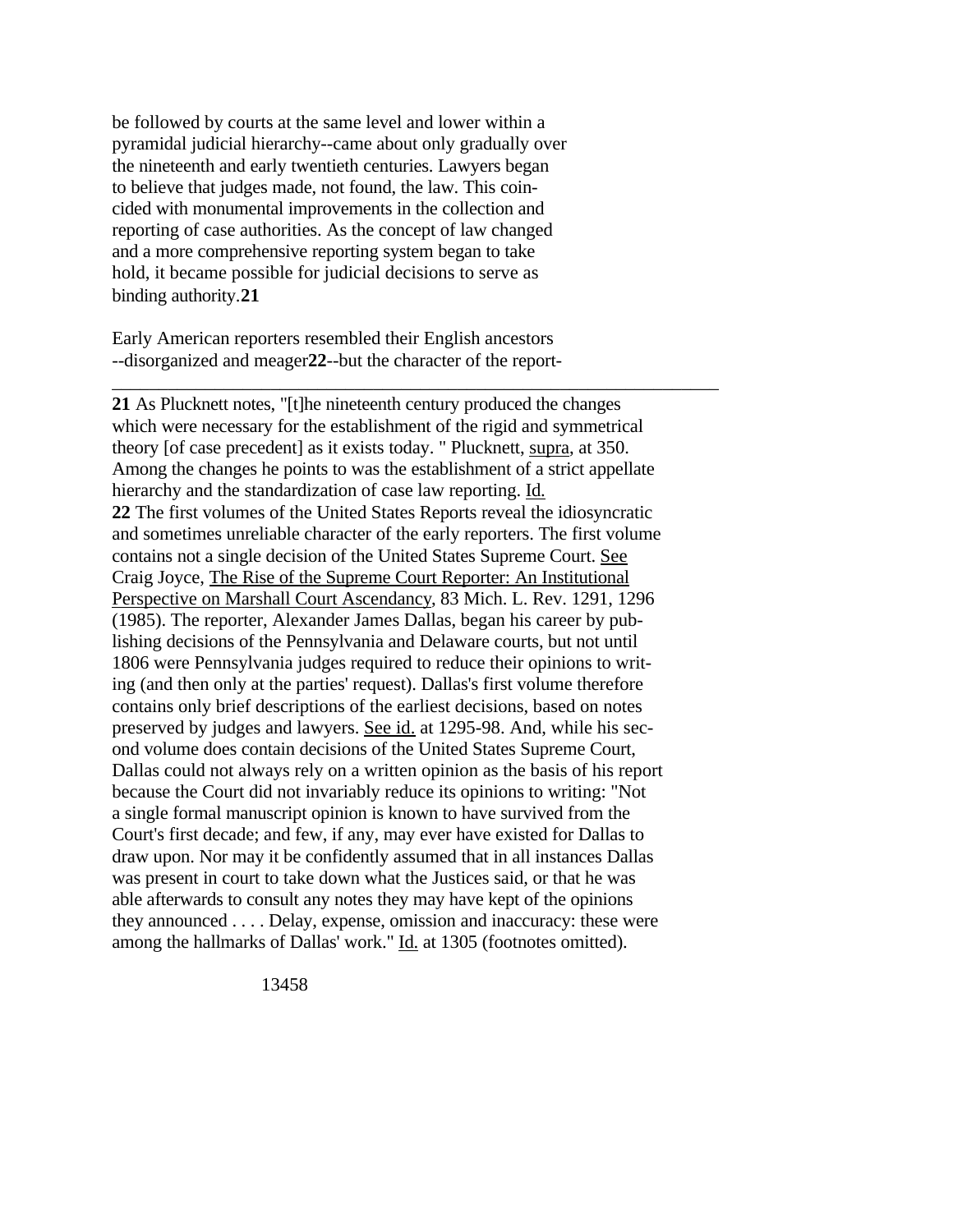ing process began to change, after the Constitution was adopted, with the emergence of official reporters in the late eighteenth century and the early nineteenth century. See Berring, supra, at 20-21. And, later in the nineteenth century, the West Company began to publish standardized case reporters, which were both accurate and comprehensive, making"it possible to publish in written form all of the decisions of courts." Id. at 21. Case reports grew thicker, and the weight of precedent began to increase--weight, that is, in terms of volume.

The more cases were reported, the harder became the task of searching for relevant decisions. At common law, circuitriding judges often decided cases without referring to any reporters at all, see Fentum v. Pocock , 5 Taunt. 192, 195, 128 Eng. Rep. 660, 662 (C.P. 1813) (Mansfield, C.J.) ("It [was] utterly impossible for any Judge, whatever his learning and abilities may be, to decide at once rightly upon every point which [came] before him at Nisi Prius . . . ."), and reporters simply left out decisions they considered wrong or those that merely repeated what had come before. Sir Francis Bacon recommended that cases "merely of iteration and repetition" be omitted from the case reports altogether, and Coke warned judges against reporting all of their decisions for fear of weighing down the law. See Kirt Shuldberg, Digital Influence: Technology and Unpublished Opinions in the Federal Courts of Appeals, 85 Cal. L. Rev. 541, 545 & n.8 (1997). Indeed, the English opinion-reporting system has never published, and does not today publish, every opinion of English

At that time, the Supreme Court had no official reporter and cases were never printed. United States v. Yale Todd, decided by the Supreme Court in 1784, is a typical example. Because "[t]here was no official reporter at that time, [the] case has not been printed. " United States v. Ferreira, 54 U.S. (13 How.) 40, 52 (1851). So said Chief Justice Taney in a note added following Ferreira, describing Yale Todd . "[A]s the subject is one of much interest, and concerns the nature and extent of judicial power, the substance of the decision in Yale Todd's case is inserted here, in order that it may not be overlooked, if similar questions should hereafter arise." Id.

\_\_\_\_\_\_\_\_\_\_\_\_\_\_\_\_\_\_\_\_\_\_\_\_\_\_\_\_\_\_\_\_\_\_\_\_\_\_\_\_\_\_\_\_\_\_\_\_\_\_\_\_\_\_\_\_\_\_\_\_\_\_\_\_\_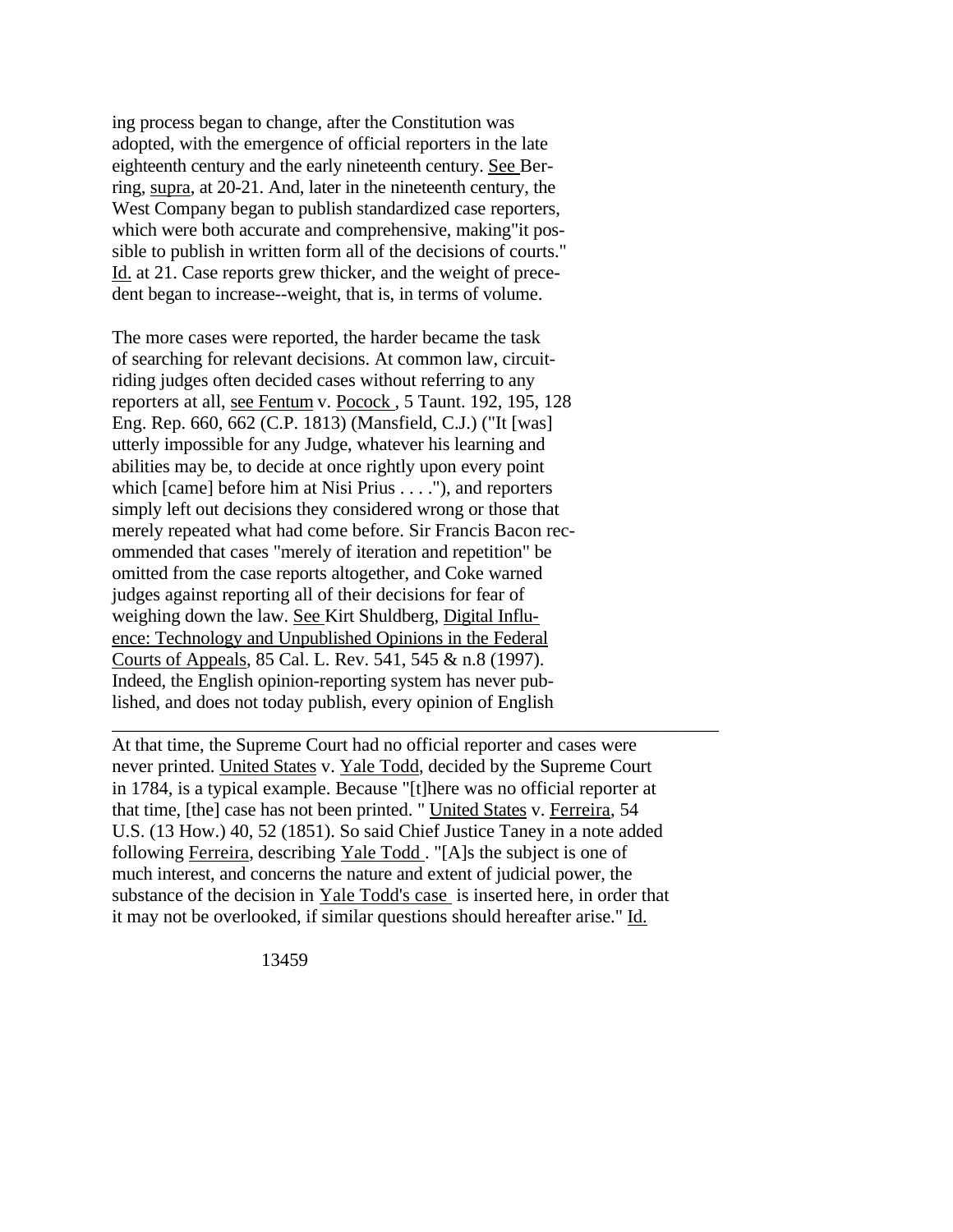appellate courts, even though the total number of opinions issued each year in both the English Court of Appeal and House of Lords combined is little more than 1000--less than a quarter of the number of dispositions issued annually by the Ninth Circuit in recent years, see note 37 infra. Robert J. Martineau, Appellate Justice in England and the United States: A Comparative Analysis 107, 150 (1990); Robert J. Martineau, Restrictions on Publication and Citation of Judicial Opinions: A Reassessment, 28 U. Mich. J.L. Ref. 119, 136 (1995).**23**

## **II**

Federal courts today do follow some common law traditions. When ruling on a novel issue of law, they will generally consider how other courts have ruled on the same issue. This consideration will not be limited to courts at the same or higher level, or even to courts within the same system of sovereignty. Federal courts of appeals will cite decisions of district courts, even those in other circuits; the Supreme Court may cite the decisions of the inferior courts, see, e.g., City of Richmond v. J.A. Croson Co., 488 U.S. 469, 491 (1989) (citing Associated Gen. Contractors of Cal. v. City & County of San Francisco, 813 F.2d 922, 929 (9th Cir. 1987)), or those of the state courts, see, e.g., Lujan v. G & G Fire Sprinklers, Inc., 121 S. Ct. 1446, 1452 (2001) (citing J & K Painting Co. v. Bradshaw, 45 Cal. App. 4th 1394, 1402 (Cal. Ct. App. 1996)). It is not unusual to cite the decision of courts in foreign jurisdictions, so long as they speak to a matter relevant to the issue before us. See, e.g., Mozes v. Mozes, 239 F.3d 1067, 1071 (9th Cir. 2001). The process even extends to non- \_\_\_\_\_\_\_\_\_\_\_\_\_\_\_\_\_\_\_\_\_\_\_\_\_\_\_\_\_\_\_\_\_\_\_\_\_\_\_\_\_\_\_\_\_\_\_\_\_\_\_\_\_\_\_\_\_\_\_\_\_\_\_\_\_

**23** In 1986, only 39% of the 884 opinions of the English Court of Appeal were reported. Martineau, Appellate Justice, supra, at 107, 150. "Although technically a judgment need not be reported to be cited as precedent [in England] . . . the reality is that unless a judgment is reported it is not likely to be used as precedent." Id. at 104. Nevertheless, "[t]here does not appear to be among the judges and the bar any current dissatisfaction with the system except that some believe too many, not too few, judgments are reported." Id. at 107.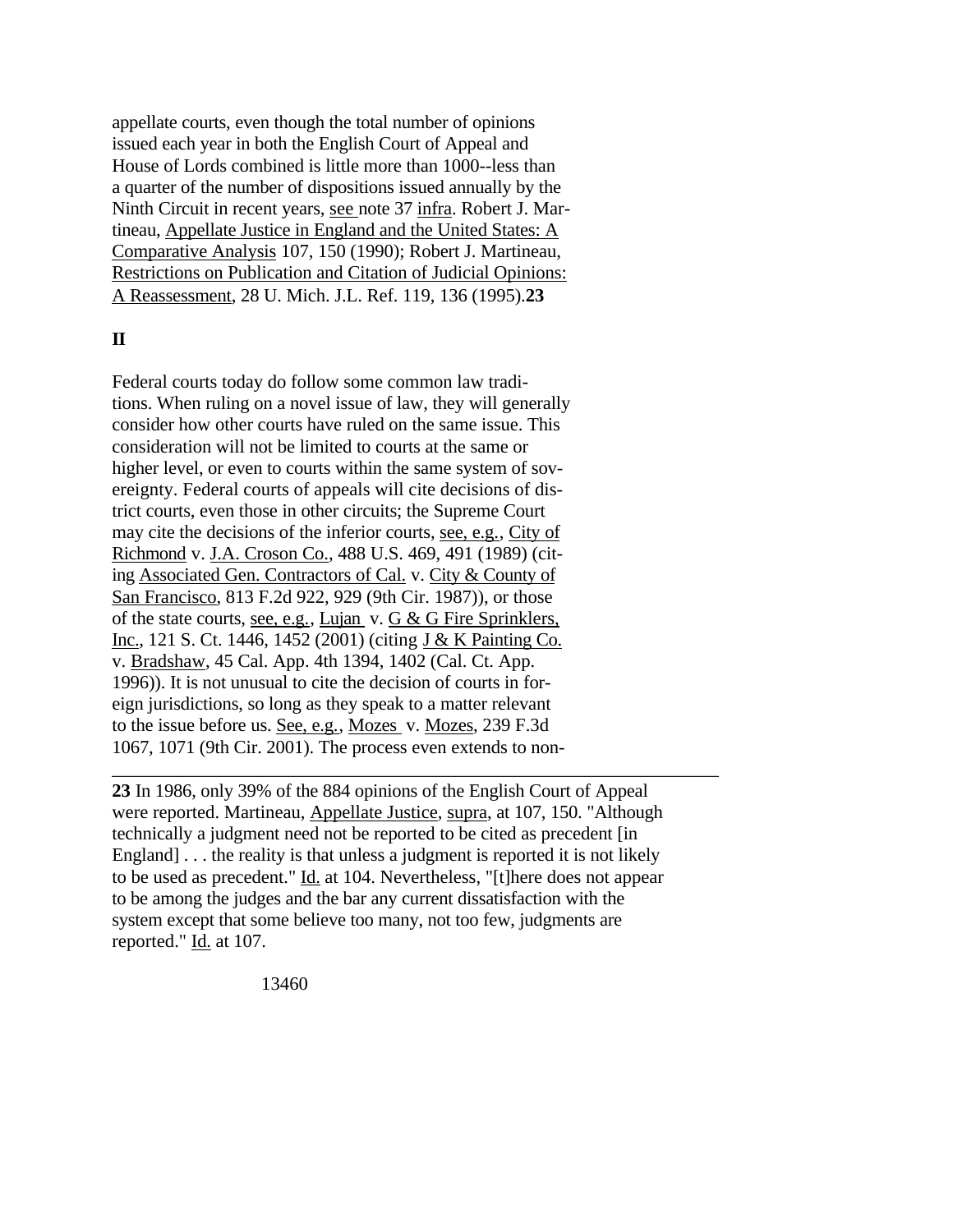case authorities, such as treatises and law review articles. See id. at 1071 & n.7.

Citing a precedent is, of course, not the same as following it; "respectfully disagree" within five words of "learned colleagues" is almost a cliche. After carefully considering and digesting the views of other courts and commentators--often giving conflicting guidance on a novel legal issue--courts will then proceed to follow one line of authority or another, or sometimes strike out in a completely different direction. While we would consider it bad form to ignore contrary authority by failing even to acknowledge its existence, it is well understood that--in the absence of binding precedent- courts may forge a different path than suggested by prior authorities that have considered the issue. So long as the earlier authority is acknowledged and considered, courts are deemed to have complied with their common law responsibilities.

But precedent also serves a very different function in the federal courts today, one related to the horizontal and vertical organization of those courts. See John Harrison, The Power of Congress Over The Rules of Precedent, 50 Duke L.J. 503 (2000). A district judge may not respectfully (or disrespectfully) disagree with his learned colleagues on his own court of appeals who have ruled on a controlling legal issue, or with Supreme Court Justices writing for a majority of the Court.**24** Binding authority within this regime cannot be considered and cast aside; it is not merely evidence of what the law is. Rather, caselaw on point is the law. If a court must decide an issue governed by a prior opinion that constitutes binding authority, the later court is bound to reach the same result, even if it con-

**24** The same practice is followed in the state courts as well. See, e.g., Auto Equity Sales, Inc. v. Superior Court of Santa Clara County, 369 P.2d 937, 940 (Cal. 1962) ("Courts exercising inferior jurisdiction must accept the law declared by courts of superior jurisdiction. It is not their function to attempt to overrule decisions of a higher court.").

\_\_\_\_\_\_\_\_\_\_\_\_\_\_\_\_\_\_\_\_\_\_\_\_\_\_\_\_\_\_\_\_\_\_\_\_\_\_\_\_\_\_\_\_\_\_\_\_\_\_\_\_\_\_\_\_\_\_\_\_\_\_\_\_\_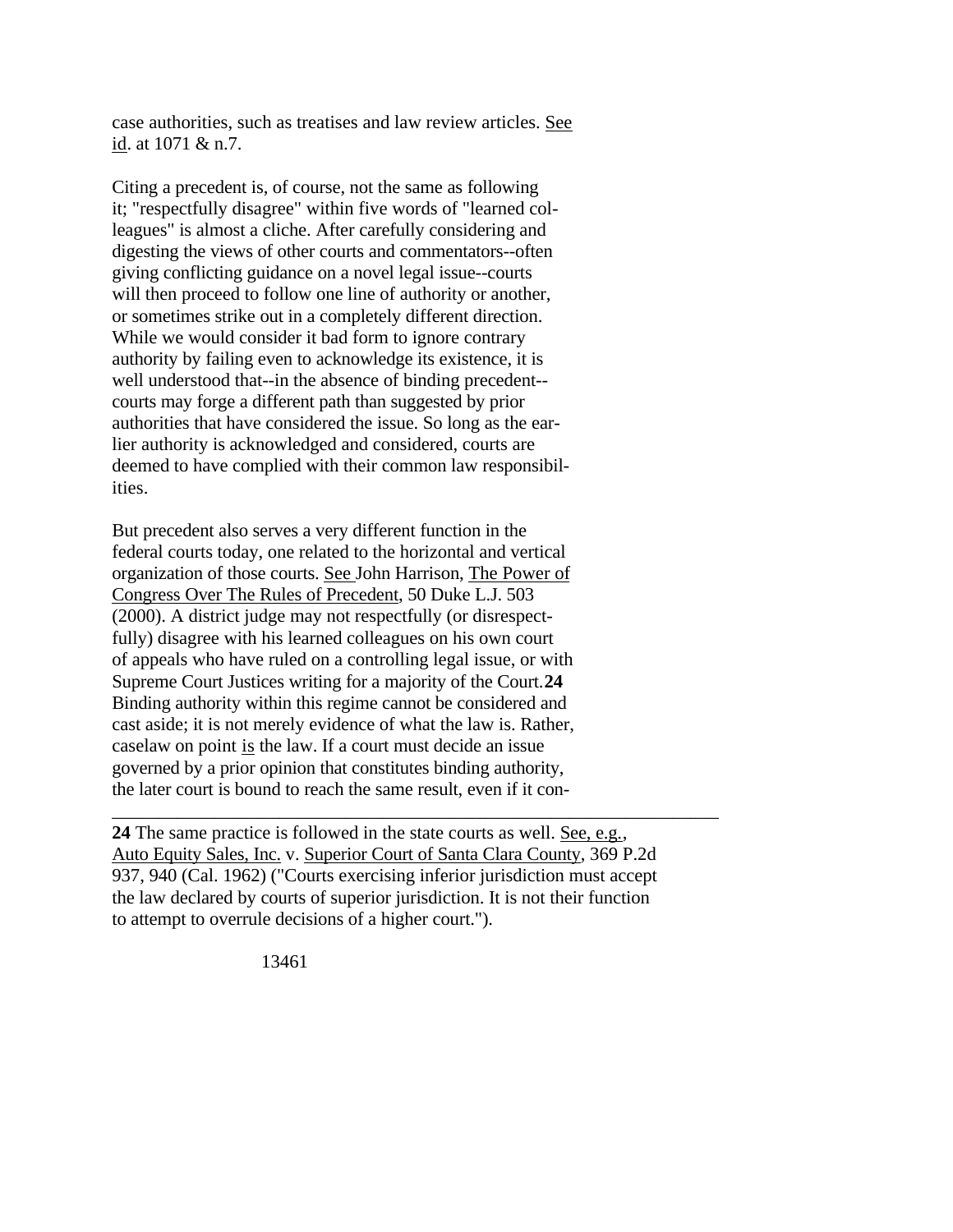siders the rule unwise or incorrect. Binding authority must be followed unless and until overruled by a body competent to do so.

In determining whether it is bound by an earlier decision, a court considers not merely the "reason and spirit of cases" but also "the letter of particular precedents. " Fisher v. Prince, 97 Eng. Rep. 876, 876 (K.B. 1762). This includes not only the rule announced, but also the facts giving rise to the dispute, other rules considered and rejected and the views expressed in response to any dissent or concurrence.**25** Thus, when crafting binding authority, the precise language employed is often crucial to the contours and scope of the rule announced.**26**

Obviously, binding authority is very powerful medicine. A

**25** For example, in Dun & Bradstreet, Inc. v. Greenmoss Builders, Inc., 472 U.S. 749 (1985), a majority held that the rule announced in Gertz v. Robert Welch, Inc., 418 U.S. 323 (1974) (plaintiff must show "actual malice" to obtain punitive damages for false and defamatory statements), applies only to statements involving matters of public concern. Relying on the language and context of Gertz, the Court rejected the dissenters' claim that the Gertz rule applied to all defamatory statements, and instead concluded that Gertz left it an open question whether the rule applied to statements not of public concern. Compare Dun & Bradstreet, 472 U.S. at 757 n.4 ("The dissent states that `[a]t several points the Court in Gertz makes perfectly clear [that] the restrictions of presumed and punitive damages were to apply in all cases.' Given the context of Gertz, however, the Court could have made `perfectly clear' only that these restrictions applied in cases involving public speech." (citations omitted)), with id. at 785 n.11 ("Distrust of placing in the courts the power to decide what speech was of public concern was precisely the rationale Gertz offered for rejecting [an alternative] approach. It would have been incongruous for the Court to go on to circumscribe the protection against presumed and punitive damages by reference to a judicial judgment as to whether the speech at issue involved matters of public concern." (citation omitted)). **26** This is consistent with the practice in our court--and all other collegial courts of which we are aware--in which the judges who join an opinion authored by another judge make substantive suggestions, often conditioning their votes on reaching agreement on mutually acceptable language.

\_\_\_\_\_\_\_\_\_\_\_\_\_\_\_\_\_\_\_\_\_\_\_\_\_\_\_\_\_\_\_\_\_\_\_\_\_\_\_\_\_\_\_\_\_\_\_\_\_\_\_\_\_\_\_\_\_\_\_\_\_\_\_\_\_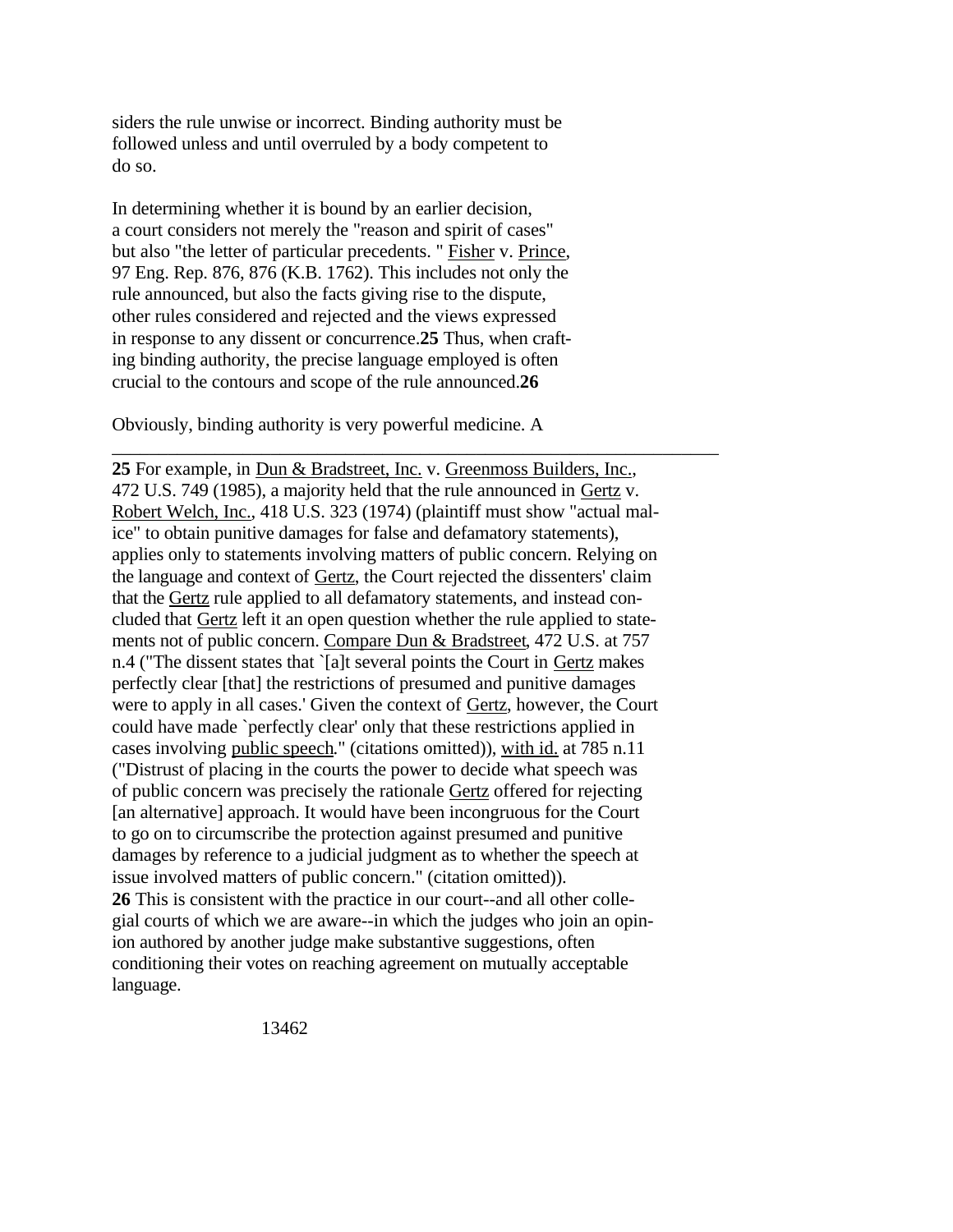decision of the Supreme Court will control that corner of the law unless and until the Supreme Court itself overrules or modifies it. Judges of the inferior courts may voice their criticisms, but follow it they must. See, e.g., Ortega v. United States, 861 F.2d 600, 603 & n.4 (9th Cir. 1988) ("This case is squarely controlled by the Supreme Court's recent decision . . . . [We] agree[ ] with the dissent that [appellant] deserves better treatment from our Government. Unfortunately, legal precedent deprives us of discretion to do equity."). The same is true as to circuit authority, although it usually covers a much smaller geographic area.**27** Circuit law, a concept wholly unknown at the time of the Framing, see Danny J. Boggs & Brian P. Brooks, Unpublished Opinions & the Nature of Precedent, 4 Green Bag 2d 17, 22 (2000), binds all courts within a particular circuit, including the court of appeals itself. Thus, the first panel to consider an issue sets the law not only for all the inferior courts in the circuit, but also future panels of the court of appeals.

Once a panel resolves an issue in a precedential opinion, the matter is deemed resolved, unless overruled by the court itself sitting en banc, or by the Supreme Court. **28** As Anastasoff itself states, a later three-judge panel considering a case that is controlled by the rule announced in an earlier panel's opinion has no choice but to apply the earlier-adopted rule; it may not any more disregard the earlier panel's opinion than it may disregard a ruling of the Supreme Court. Anastasoff, 223 F.3d at 904; see also Santamaria v. Horsley, 110 F.3d 1352, 1355 (9th Cir. 1997) ("It is settled law that one threejudge panel of this court cannot ordinarily reconsider or over-

**27** The exception is the Federal Circuit, which has a geographic area precisely the same as the Supreme Court, but much narrower subject-matter jurisdiction. See 28 U.S.C. § 1295(a).

\_\_\_\_\_\_\_\_\_\_\_\_\_\_\_\_\_\_\_\_\_\_\_\_\_\_\_\_\_\_\_\_\_\_\_\_\_\_\_\_\_\_\_\_\_\_\_\_\_\_\_\_\_\_\_\_\_\_\_\_\_\_\_\_\_

**28** Or, unless Congress changes thelaw. See, e.g., Van Tran v. Lindsey, 212 F.3d 1143, 1149 (9th Cir.) (earlier caselaw established that mixed questions in habeas petitions were reviewed de novo, but under the Anti-Terrorism and Effective Death Penalty Act of 1996, the standard of review is governed by 28 U.S.C. § 2254(d)), cert. denied, 531 U.S. 944 (2000).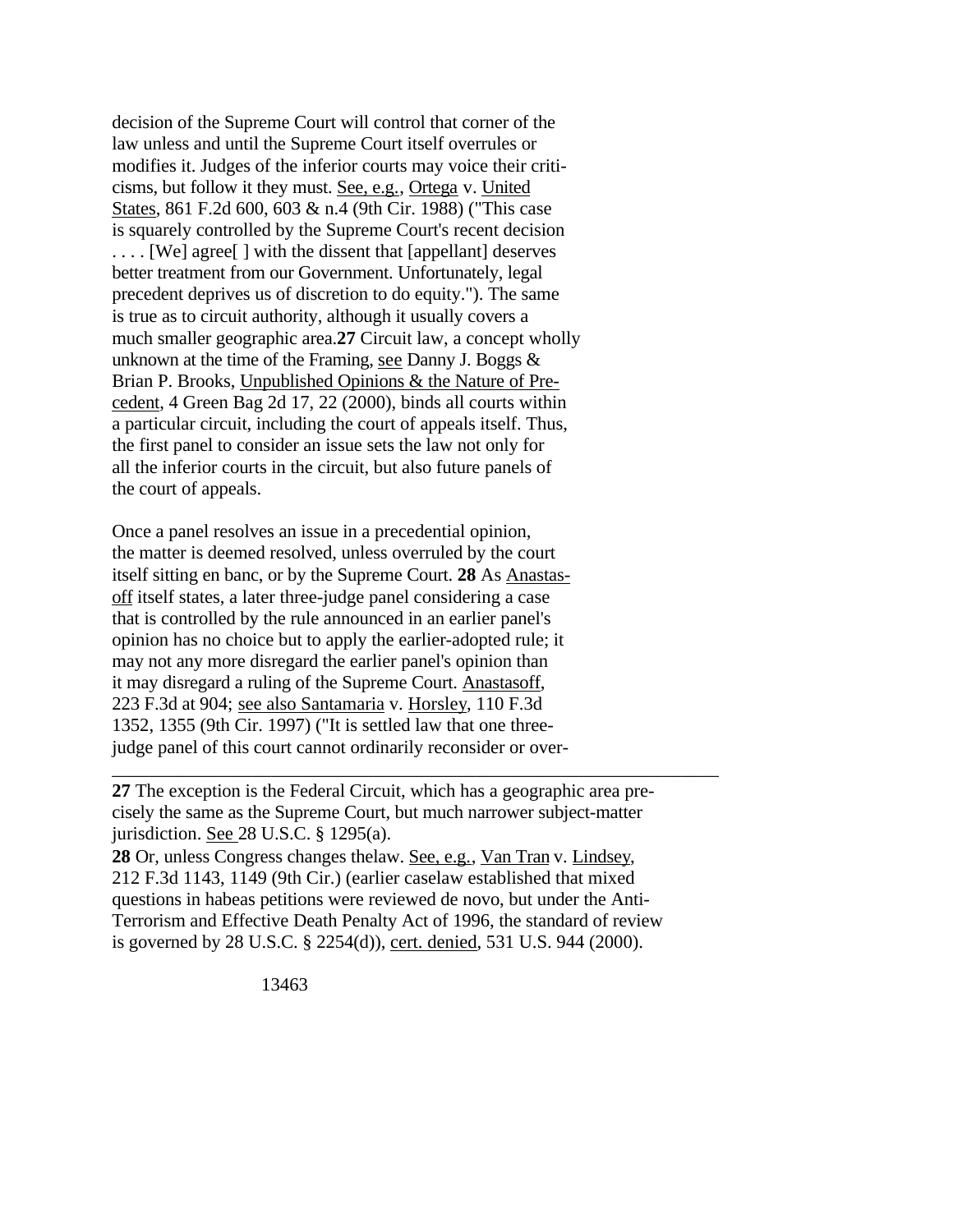rule the decision of a prior panel."), rev'd , 133 F.2d 1242 (9th Cir.) (en banc), amended by 138 F.3d 1280 (9th Cir.), cert. denied, 525 U.S. 823-24 (1998); Montesano v. Seafirst Commercial Corp., 818 F.2d 423, 425-26 (5th Cir. 1987) (A "purpose of institutional orderliness [is served] by our insistence that, in the absence of intervening Supreme Court precedent, one panel cannot overturn another panel, regardless of how wrong the earlier panel decision may seem to be."). Designating an opinion as binding circuit authority is a weighty decision that cannot be taken lightly, because its effects are not easily reversed. Whether done by the Supreme Court or the court of appeals through its "unwieldy" and time-consuming en banc procedures, Richard A. Posner, The Federal Courts: Crisis and Reform 101 (1985),**29** overruling such authority

**29** An impressive array of judges and academics have noted the rigors of en banc procedures. See Richard S. Arnold, Why Judges Don't Like Petitions for Rehearing, 3 J. App. Prac. & Process 29, 37 (2001) ("[O]n many days, I confess, I find myself wishing that there were no such thing [as en banc rehearing]."); Pamela Ann Rymer, How Big Is Too Big?, 15 J.L. & Pol. 383, 392 (1999) ("expensive and time consuming"); Joseph T. Sneed, The Judging Cycle: Federal Circuit Court Style, 57 Ohio St. L.J. 939, 942 (1996) ("time consuming and complex"); James Oakes, Personal Reflections on Learned Hand and the Second Circuit, 47 Stan. L. Rev. 387, 393 (1995) ("enormously time-consuming and expensive"); Deanell Reece Tacha, The "C" Word: On Collegiality, 56 Ohio St. L.J. 585, 590 (1995) ("time-consuming and expensive"); Irving R. Kaufman, Do the Costs of the En Banc Proceeding Outweigh Its Advantages?, 69 Judicature 7, 7 (1985) ("the most time consuming and inefficient device in the appellate judiciary's repertoire"); J. Woodford Howard, Jr., Courts of Appeals in the Federal Judicial System: A Study of the Second, Fifth, and District of Columbia Circuits 217 (1981) ("most circuit judges regard en bancs as a `damned nuisance' ").

\_\_\_\_\_\_\_\_\_\_\_\_\_\_\_\_\_\_\_\_\_\_\_\_\_\_\_\_\_\_\_\_\_\_\_\_\_\_\_\_\_\_\_\_\_\_\_\_\_\_\_\_\_\_\_\_\_\_\_\_\_\_\_\_\_

Because they are so cumbersome, en banc procedures are seldom used merely to correct the errors of individual panels:"[W]e do not take cases en banc merely because of disagreement with a panel's decision, or rather a piece of a decision . . . . We take cases en banc to answer questions of general importance likely to recur, or to resolve intracircuit conflicts, or to address issues of transcendent public significance--perhaps even to curb a `runaway' panel--but not just to review a panel opinion for error, even in cases that particularly agitate judges . . .." EEOC v. Ind. Bell Tel. Co., 86 Fair Empl. Prac. Cas. (BNA) 1, 2001 WL 717685, at \*11 (7th Cir.

## 13464

requires a substantial amount of courts' time and attention--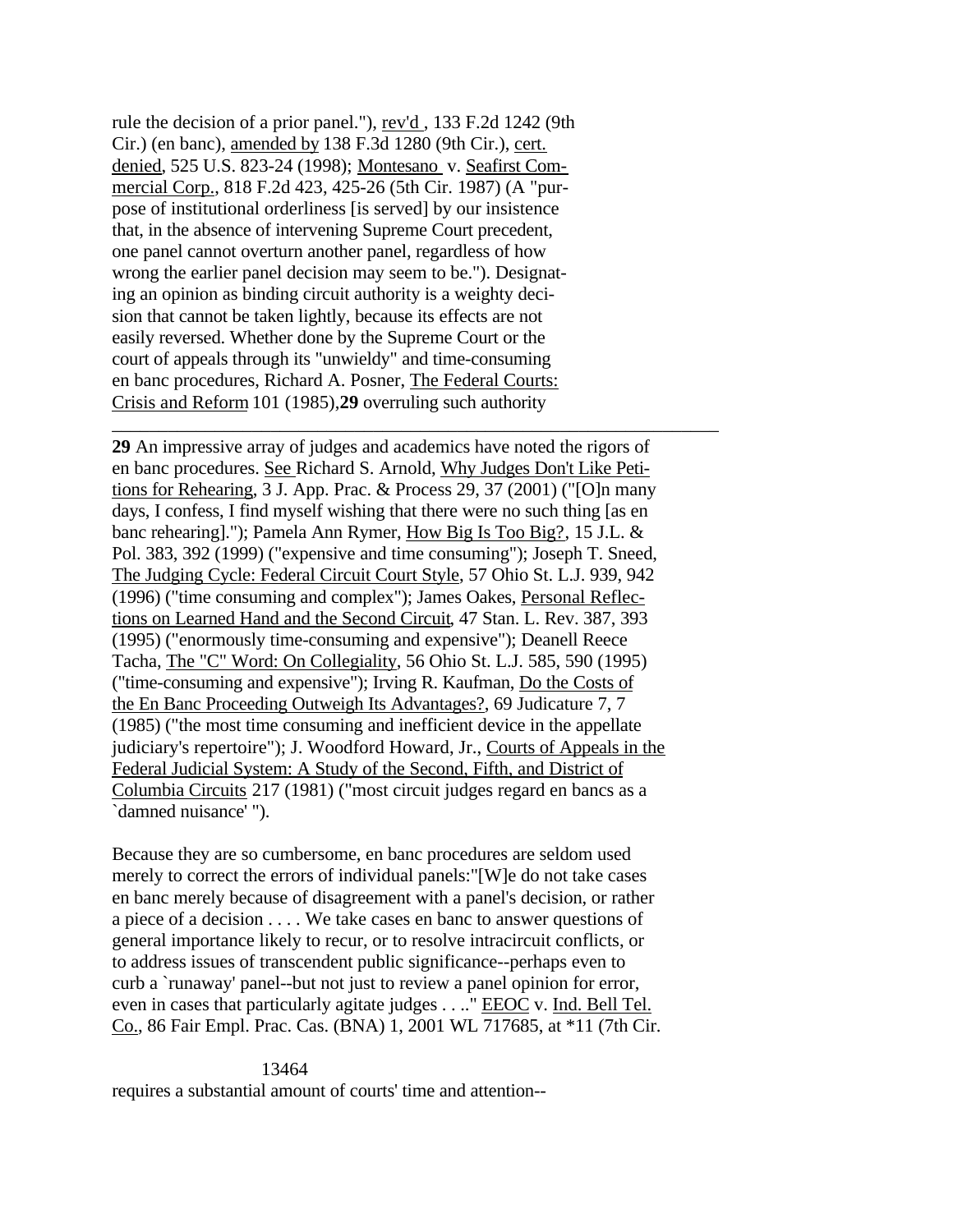two commodities already in very short supply.

Controlling authority has much in common with persuasive authority. Using the techniques developed at common law, a court confronted with apparently controlling authority must parse the precedent in light of the facts presented and the rule announced. Insofar as there may be factual differences between the current case and the earlier one, the court must determine whether those differences are material to the application of the rule or allow the precedent to be distinguished on a principled basis. Courts occasionally must reconcile seemingly inconsistent precedents and determine whether the current case is closer to one or the other of the earlier opinions. See, e.g., Mont. Chamber of Commerce v. Argenbright, 226 F.3d 1049, 1057 (9th Cir. 2000).

But there are also very important differences between controlling and persuasive authority. As noted, one of these is that, if a controlling precedent is determined to be on point, it must be followed. Another important distinction concerns the scope of controlling authority. Thus, an opinion of our court is binding within our circuit, not elsewhere in the country. The courts of appeals, and even the lower courts of other circuits, may decline to follow the rule we announce--and often do. This ability to develop different interpretations of

2001) (en banc) (Posner, J., concurring). See also Fed. R. App. P. 35(a) ("An en banc hearing or rehearing is not favored and ordinarily will not be ordered unless: (1) en banc consideration is necessary to secure or maintain uniformity of the court's decisions; or (2) the proceeding involves a question of exceptional importance."); Arnold, supra, at 36 ("Petitions for rehearing are generally denied unless something of unusual importance--such as a life--is at stake, or a real and significant error was made by the original panel, or there is conflict within the circuit on a point of law.") It is therefore very important that three-judge panel opinions be decided correctly and that they state their holdings in a way that is easily understood and applied in future cases.

\_\_\_\_\_\_\_\_\_\_\_\_\_\_\_\_\_\_\_\_\_\_\_\_\_\_\_\_\_\_\_\_\_\_\_\_\_\_\_\_\_\_\_\_\_\_\_\_\_\_\_\_\_\_\_\_\_\_\_\_\_\_\_\_\_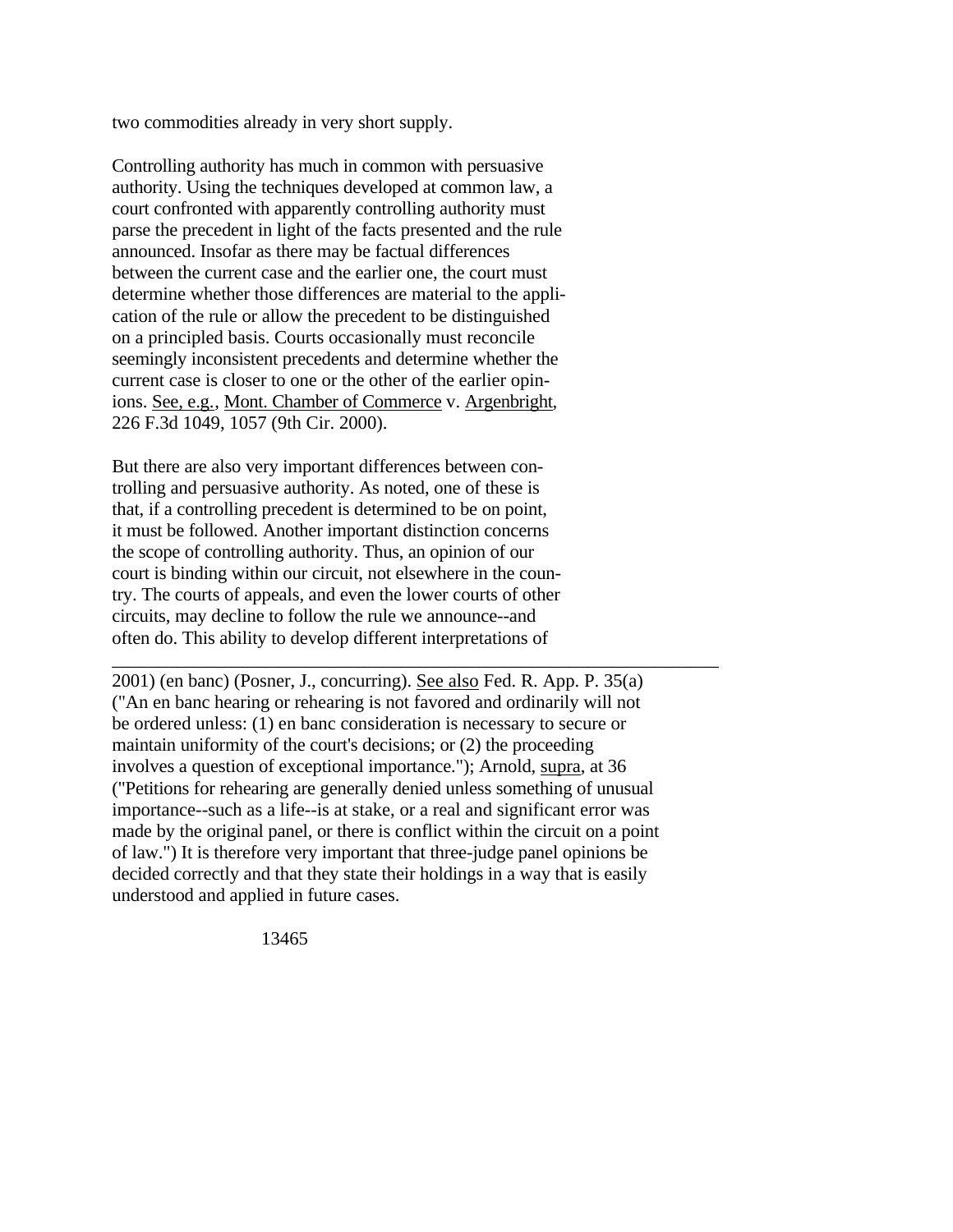the law among the circuits is considered a strength of our system. It allows experimentation with different approaches to the same legal problem, so that when the Supreme Court eventually reviews the issue it has the benefit of"percolation" within the lower courts. See Samuel Estreicher & John E. Sexton, A Managerial Theory of the Supreme Court's Responsibilities: An Empirical Study, 59 N.Y.U. L. Rev. 681, 716 (1984). Indeed, the Supreme Court sometimes chooses not to grant certiorari on an issue, even though it might deserve definitive resolution, so it will have the benefit of a variety of views from the inferior courts before it chooses an approach to a legal problem. See McCray v. New York, 461 U.S. 961, 963 (1983) (Stevens, J., respecting denial of petitions for writs of certiorari) ("[I]t is a sound exercise of discretion for the Court to allow [other courts] to serve as laboratories in which the issue receives further study before it is addressed by this Court.").

The various rules pertaining to the development and application of binding authority do not reflect the developments of the English common law. They reflect, rather, the organization and structure of the federal courts and certain policy judgments about the effective administration of justice. See Payne v. Tennessee, 501 U.S. 808, 828 (1991) (stare decisis is a "principle of policy," and "not an inexorable command"); see, e.g., Textile Mills Secs. Corp. v. Comm'r, 314 U.S. 326, 334-35 (1941) (en banc rehearing "makes for more effective judicial administration"). Circuit boundaries are set by statute and can be changed by statute. When that happens, and a new circuit is created, it starts without any circuit law and must make an affirmative decision whether to create its circuit law from scratch or to adopt the law of another circuit --generally the circuit from which it was carved--as its own. Compare Bonner v. City of Prichard, 661 F.2d 1206, 1209 (11th Cir. 1981) (en banc) (adopting as binding precedent all decisions issued by the former Fifth Circuit before its split into the Fifth and Eleventh Circuits), and South Corp. v. United States, 690 F.2d 1368, 1370-71 (Fed. Cir. 1982) (en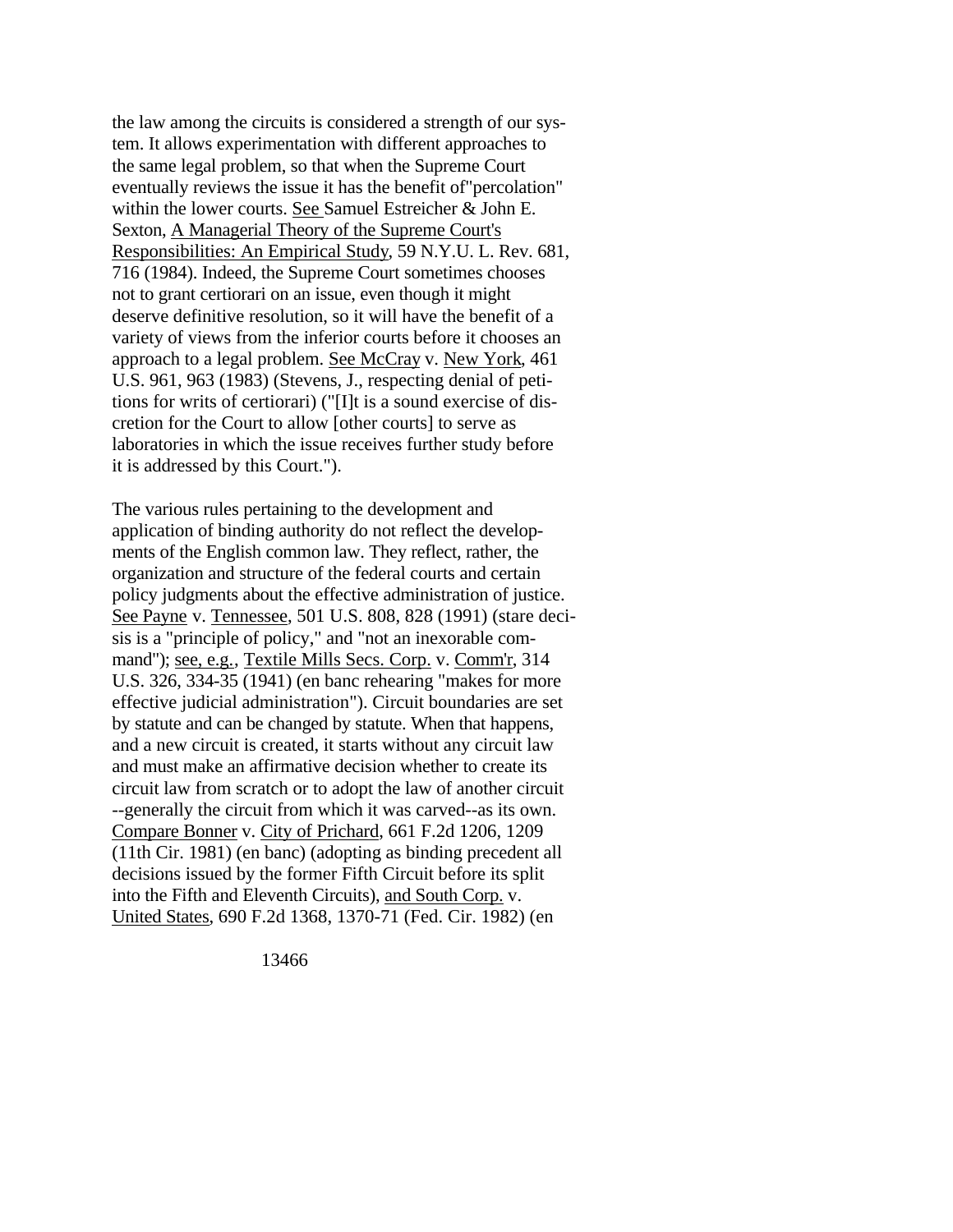banc) (adopting as binding precedent all decisions of the Federal Circuit's predecessor courts, the Court of Claims and the Court of Customs and Patent Appeals), with Estate of McMorris v. Comm'r, 243 F.3d 1254, 1258 (10th Cir. 2001) ("[W]e have never held that the decisions of our predecessor circuit [the former Eighth Circuit] are controlling in this court."). The decision whether to adopt wholesale the circuit law of another court is a matter of judicial policy, not a constitutional command.

How binding authority is overruled is another question that was resolved by trial and error with due regard to principles of sound judicial administration. Early in the last century, when the courts of appeals first grew beyond three judges, the question arose whether the courts could sit en banc to rehear cases already decided by a three-judge panel. The lower courts disagreed, but in Textile Mills Securities Corporation v. Commissioner, the Supreme Court sustained the authority of the courts of appeals to sit en banc. Textile Mills Secs. Corp. v. Comm'r, 314 U.S. 326, 335 (1943) ("Conflicts within a circuit will be avoided. Finality of decision in the circuit courts of appeal will be promoted. Those considerations are especially important in view of the fact that in our federal judicial system these courts are the courts of last resort in the run of ordinary cases."). En banc rehearing would give all active judges an opportunity to hear a case "[w]here . . . there is a difference in view among the judges upon a question of fundamental importance, and especially in a case where two of the three judges sitting in a case may have a view contrary to that of the other . . . judges of the court." Comm'r v. Textile Mills Secs. Corp., 117 F.2d 62, 70 (3d Cir. 1940), aff'd 314 U.S. 326 (1943). Congress codified the Textile Mills decision just five years later in 28 U.S.C. § 46(c), leaving the courts of appeals "free to devise [their] own administrative machinery to provide the means whereby a majority may order such a hearing." W. Pac. R.R. v. W. Pac. R.R., 345 U.S. 247, 250 (1953).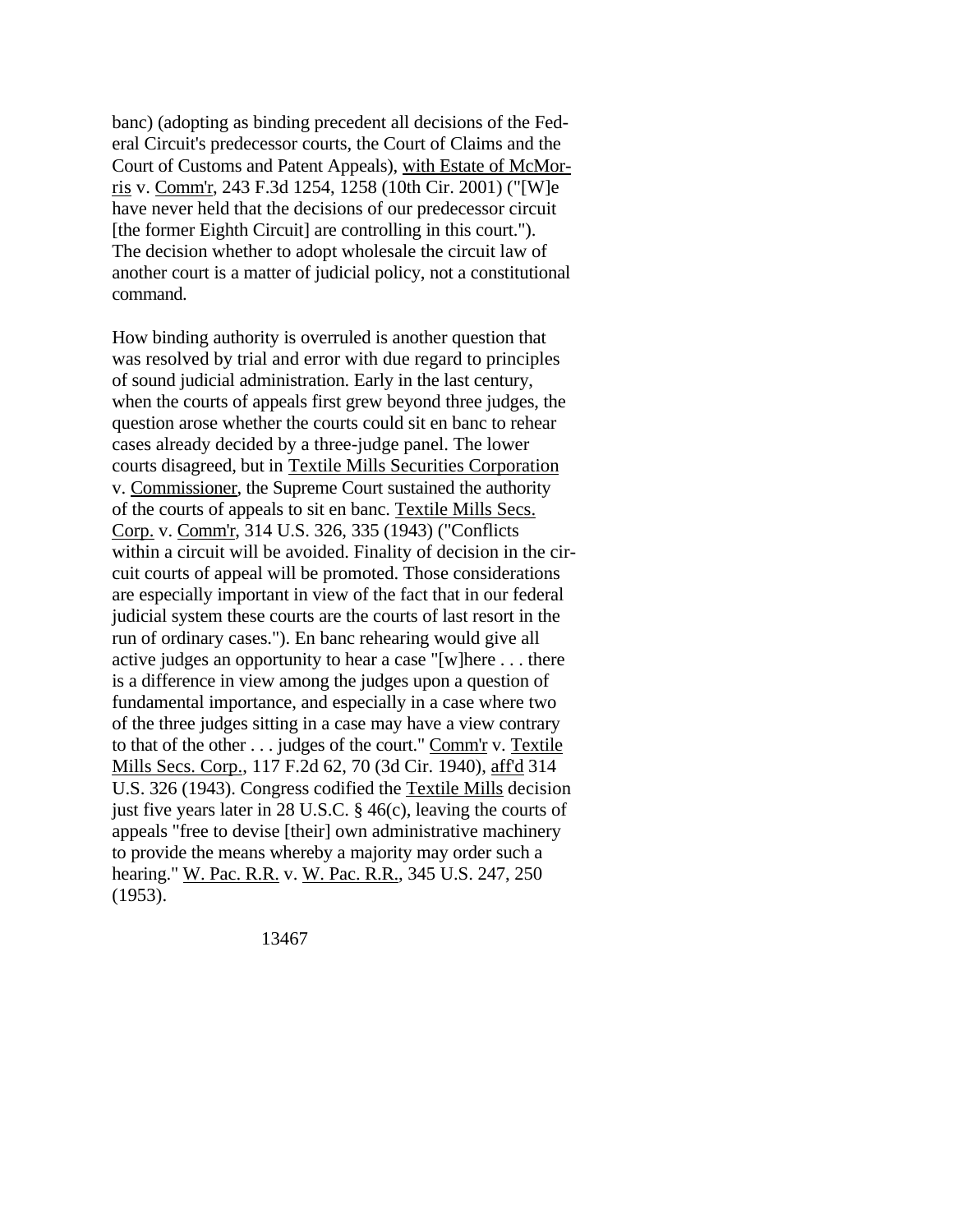That the binding authority principle applies only to appellate decisions, and not to trial court decisions, is yet another policy choice. There is nothing inevitable about this; the rule could just as easily operate so that the first district judge to decide an issue within a district, or even within a circuit, would bind all similarly situated district judges, but it does not. The very existence of the binding authority principle is not inevitable. The federal courts could operate, though much less efficiently, if judges of inferior courts had discretion to consider the opinions of higher courts, but "respectfully disagree" with them for good and sufficient reasons. **30**

**30** Some state court systems apply the binding authority principle differently than do the federal courts. In California, for example, an opinion by one of the courts of appeal is binding on all trial courts in the state, not merely those in the same district. Judicial Council of California, Report of the Appellate Process Task Force 59 (2000); Jon B. Eisenberg, Ellis J. Horvitz & Justice Howard B. Wiener, California Practice Guide: Civil Appeals and Writs § 14:193 (2000) ("A court of appeal decision must be followed by all superior and municipal courts, regardless of which appellate district rendered the opinion.") However, court of appeal panels are not bound by the opinions of other panels, even those within the same district. In re Marriage of Shaban, 105 Cal. Rptr. 2d 863, 870-71 (Ct. App. 2001) ("[B]ecause there is no `horizontal stare decisis' within the Court of Appeal, intermediate appellate court precedent that might otherwise be binding on a trial court . . . is not absolutely binding on a different panel of the appellate court." (citations omitted)). See also Report of the Appellate Process Task Force, supra, at 60-61; Eisenberg, Horvitz & Wiener, supra, § 14:193.1 ("In contrast, a decision by one court of appeal is not binding on other courts of appeal.")

\_\_\_\_\_\_\_\_\_\_\_\_\_\_\_\_\_\_\_\_\_\_\_\_\_\_\_\_\_\_\_\_\_\_\_\_\_\_\_\_\_\_\_\_\_\_\_\_\_\_\_\_\_\_\_\_\_\_\_\_\_\_\_\_\_

California's management of precedent differs from that of the federal courts in another important respect: The California Supreme Court may "depublish" a court of appeal opinion--i.e., strip a published decision of its precedential effect. See Cal. R. Ct. 976(c)(2); Steven B. Katz, California's Curious Practice of "Pocket Review", 3 J. App. Prac. & Process 385 (2001). California's depublication practice shows that it is possible to adopt more aggressive methods of managing precedent than those used by the federal courts.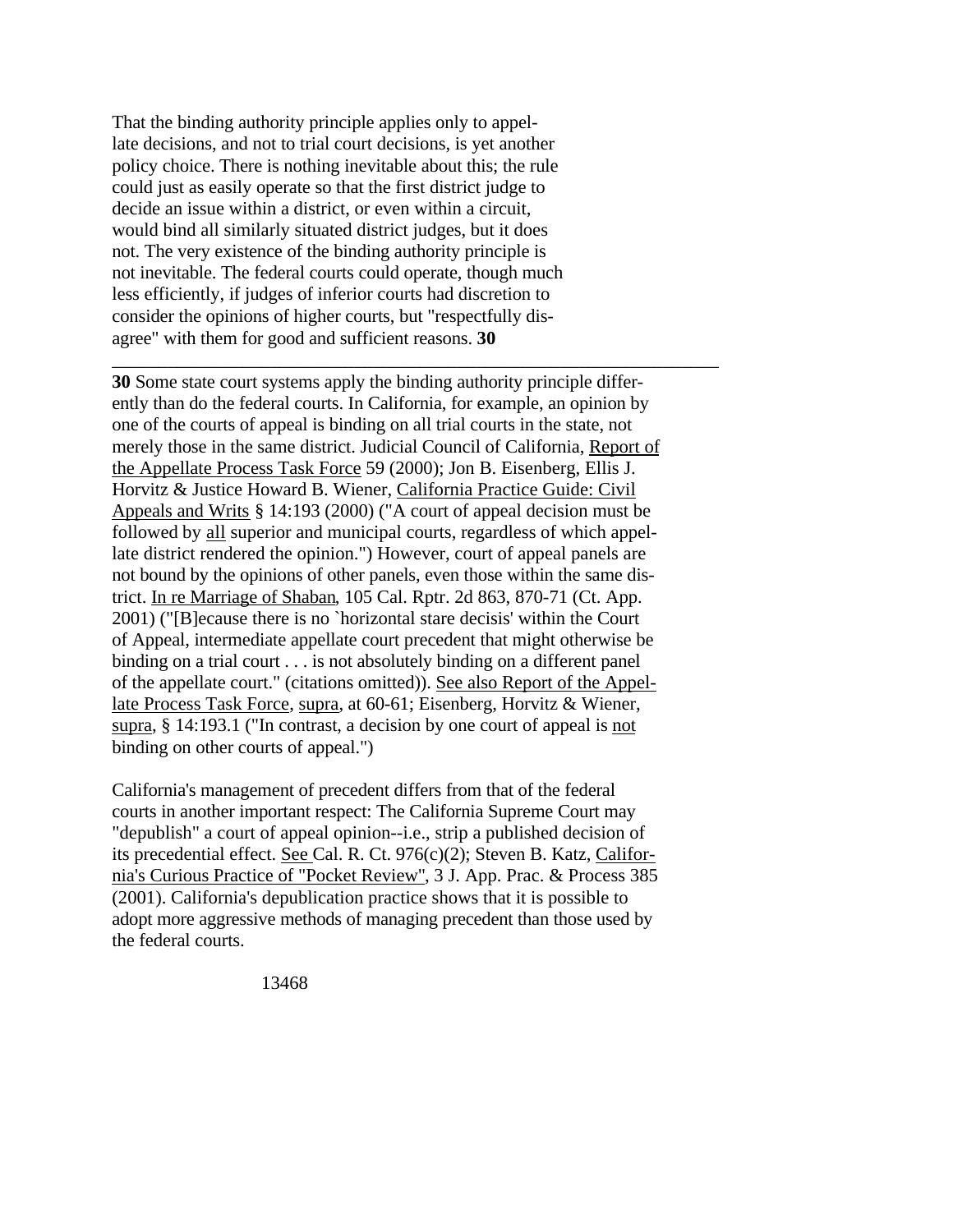## **III**

While we agree with Anastasoff that the principle of precedent was well established in the common law courts by the time Article III of the Constitution was written, we do not agree that it was known and applied in the strict sense in which we apply binding authority today. It may be true, as Anastasoff notes, that "judges and lawyers of the day recognized the authority of unpublished decisions even when they were established only by memory or by a lawyer's unpublished memorandum," 223 F.3d at 903, but precedents brought to the attention of the court in that fashion obviously could not serve as the kind of rigid constraint that binding authority provides today. Unlike our practice today, a single case was not sufficient to establish a particular rule of law, and case reporters often filtered out cases that they considered wrong, or inconsistent with their view of how the law should develop. See pp. 13453-56 supra. The concept of binding case precedent, though it was known at common law, see note 13 supra, was used exceedingly sparingly. For the most part, common law courts felt free to depart from precedent where they considered the earlier-adopted rule to be no longer workable or appropriate.

Case precedent at common law thus resembled much more what we call persuasive authority than the binding authority which is the backbone of much of the federal judicial system today. The concept of binding precedent could only develop once two conditions were met: The development of a hierarchical system of appellate courts with clear lines of authority, and a case reporting system that enabled later courts to know precisely what was said in earlier opinions. See note 21 supra. As we have seen, these developments did not come about- either here or in England--until the nineteenth century, long after Article III of the Constitution was written.

While many consider the principle of binding authority indispensable-- perhaps even inevitable--it is important to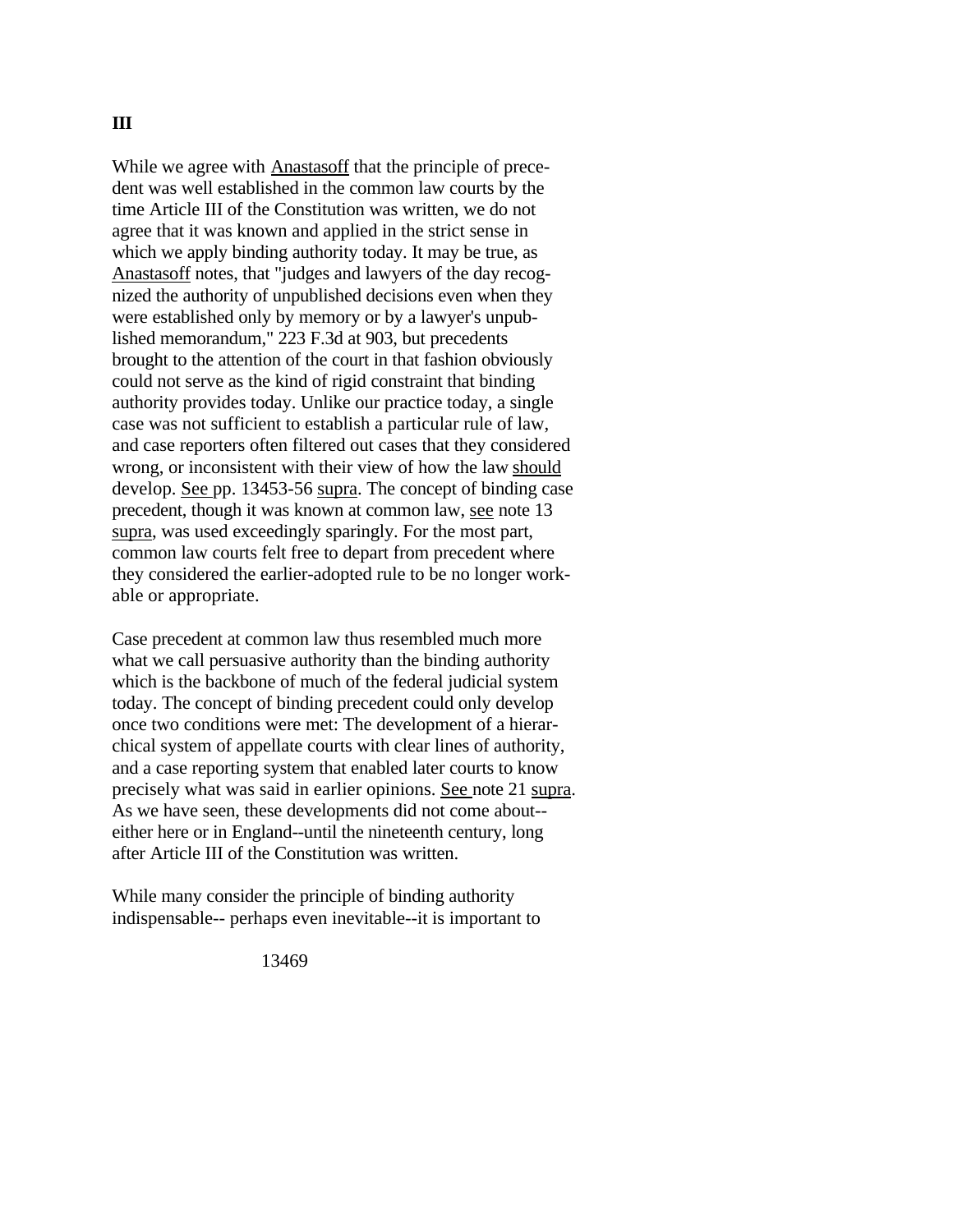note that it is not an unalloyed good. While bringing to the law important values such as predictability and consistency, it also (for the very same reason) deprives the law of flexibility and adaptability. See Planned Parenthood v. Casey, 505 U.S. 833, 868 (1992) ("The promise of constancy, once given, binds its maker for as long as the power to stand by the decision survives and the understanding of the issue has not changed so fundamentally as to render the commitment obsolete.").**31** A district court bound by circuit authority, for example, has no choice but to follow it, even if convinced that such authority was wrongly decided. Appellate courts often tolerate errors in their caselaw because the rigors of the en banc process make it impossible to correct all errors. See note 29 supra.

A system of strict binding precedent also suffers from the defect that it gives undue weight to the first case to raise a particular issue. This is especially true in the circuit courts, where the first panel to consider an issue and publish a precedential opinion occupies the field, whether or not the lawyers have done an adequate job of developing and arguing the issue.

The question raised by Anastasoff is whether one particular aspect of the binding authority principle--the decision of which rulings of an appellate court are binding--is a matter of judicial policy or constitutional imperative. We believe Anastasoff erred in holding that, as a constitutional matter, courts of appeals may not decide which of their opinions will be deemed binding on themselves and the courts below them. For the reasons explained, the principle of strict binding

**31** It also forces judges in certain instances to act in ways they may consider to be contrary to the Constitution. Some have argued that the duty of judges to follow the Constitution stands on a higher footing than the rule requiring adherence to precedent, and judges should not follow precedent when they believe that to do so would violate the Constitution. See Gary Lawson, The Constitutional Case Against Precedent, 17 Harv. J.L. & Pub. Pol'y 23, 27-28 (1994).

\_\_\_\_\_\_\_\_\_\_\_\_\_\_\_\_\_\_\_\_\_\_\_\_\_\_\_\_\_\_\_\_\_\_\_\_\_\_\_\_\_\_\_\_\_\_\_\_\_\_\_\_\_\_\_\_\_\_\_\_\_\_\_\_\_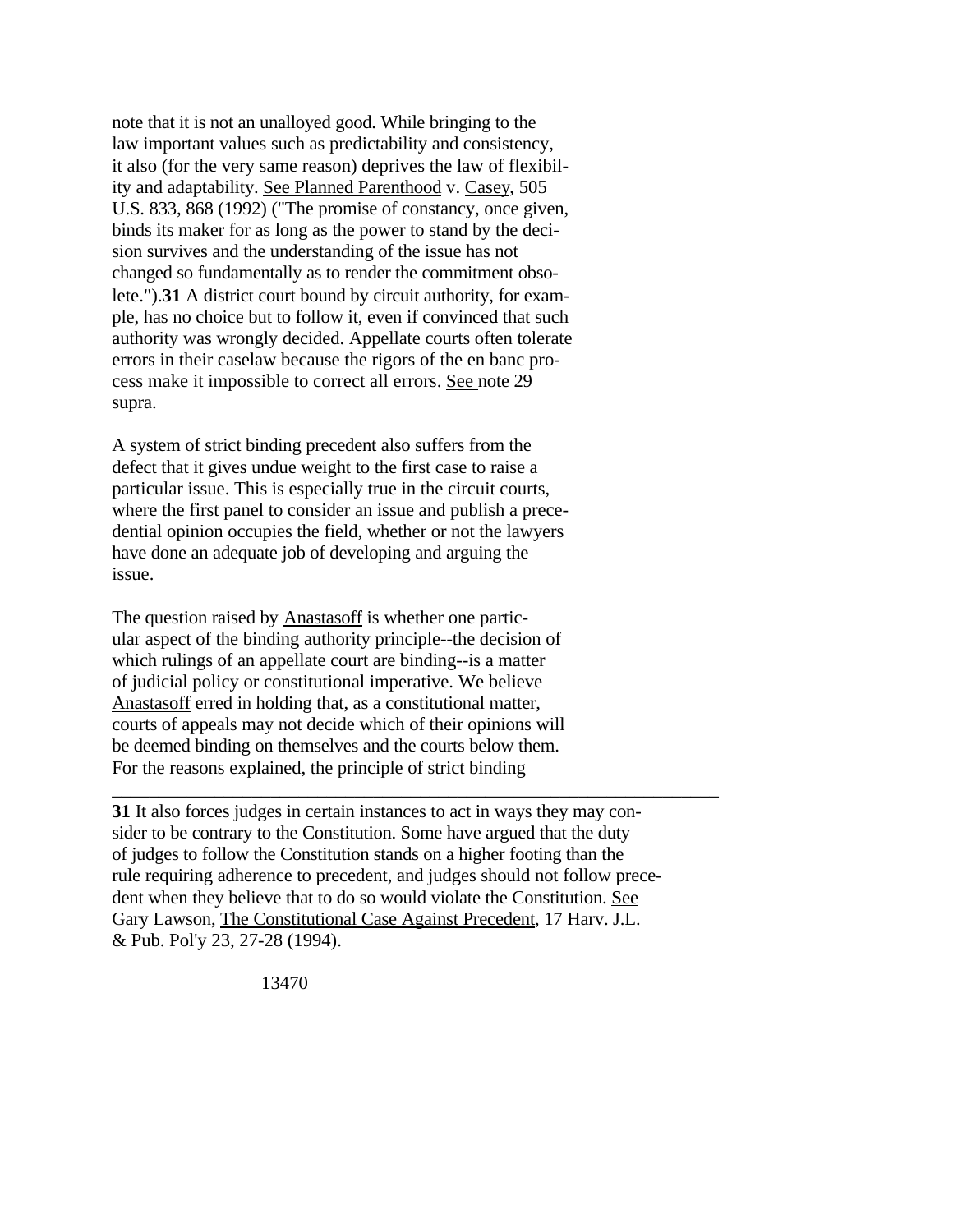authority is itself not constitutional, but rather a matter of judicial policy. Were it otherwise, it would cast doubt on the federal court practice of limiting the binding effect of appellate decisions to the courts of a particular circuit. Circuit boundaries--and the very system of circuit courts--are a matter of judicial administration, not constitutional law. If, as Anastasoff suggests, the Constitution dictates that every "declaration of law . . . must be applied in subsequent cases to similarly situated parties," 223 F.3d at 900, then the Second Circuit would have no authority to disagree with a ruling of the Eighth Circuit that is directly on point, and the first circuit to rule on a legal issue would then bind not only itself and the courts within its own circuit, but all inferior federal courts.

Another consequence of Anastasoff's reasoning would be to cast doubt on the authority of courts of appeals to adopt a body of circuit law on a wholesale basis, as did the Eleventh Circuit in Bonner, and the Federal Circuit in South Corp. See pp. 13466-67 supra. Circuits could, of course, adopt individual cases from other circuits as binding in a case raising a particular legal issue. See, e.g., Charles v. Lundgren & Assocs., P.C., 119 F.3d 739, 742 (9th Cir.) ("Because we have the benefit of the Seventh Circuit's cogent analysis, we will not replow plowed ground. Instead, we adopt the reasoning of the Seventh Circuit . . . . " ) cert. denied, 522 U.S. 1028 (1997). But adopting a whole body of law, encompassing countless rules on matters wholly unrelated to the issues raised in a particular case, is a very different matter. If binding authority were a constitutional imperative, it could only be created through individual case adjudication, not by a decision unconstrained by the facts before the court or its prior caselaw.

Nor is it clear, under the reasoning of Anastasoff, how courts could limit the binding effect of their rulings to appellate decisions. Under Anastasoff's reasoning, district court opinions should bind district courts, at least in the same district, or even nationwide. After all, the Constitution vests the same "judicial Power" in all federal courts, so Anastasoff's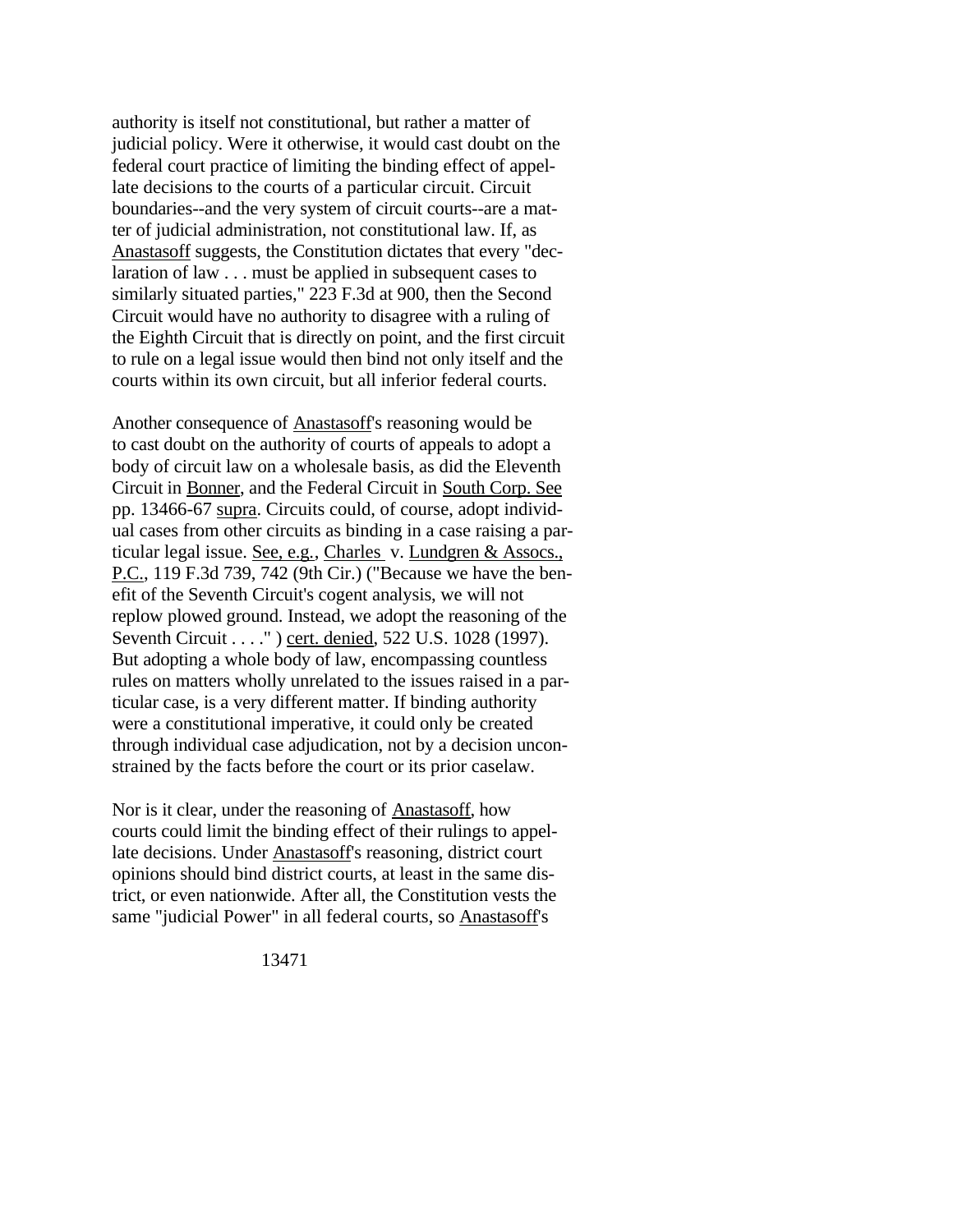conclusion that judicial decisions must have precedential effect would apply equally to the thousands of unpublished decisions of the district courts.

No doubt the most serious implication of Anastasoff's constitutional rule is that it would preclude appellate courts from developing a coherent and internally consistent body of caselaw to serve as binding authority for themselves and the courts below them. Writing an opinion is not simply a matter of laying out the facts and announcing a rule of decision. Precedential opinions are meant to govern not merely the cases for which they are written, but future cases as well.

In writing an opinion, the court must be careful to recite all facts that are relevant to its ruling, while omitting facts that it considers irrelevant. Omitting relevant facts will make the ruling unintelligible to those not already familiar with the case; including inconsequential facts can provide a spurious basis for distinguishing the case in the future. The rule of decision cannot simply be announced, it must be selected after due consideration of the relevant legal and policy considerations. Where more than one rule could be followed--which is often the case--the court must explain why it is selecting one and rejecting the others. Moreover, the rule must be phrased with precision and with due regard to how it will be applied in future cases. A judge drafting a precedential opinion must not only consider the facts of the immediate case, but must also envision the countless permutations of facts that might arise in the universe of future cases. Modern opinions generally call for the most precise drafting and re-drafting to ensure that the rule announced sweeps neither too broadly nor too narrowly, and that it does not collide with other binding precedent that bears on the issue. See Fred A. Bernstein, How to Write it Right, Cal. Lawyer, at 42 (June 2000). Writing a precedential opinion, thus, involves much more than deciding who wins and who loses in a particular case. It is a solemn judicial act that sets the course of the law for hundreds or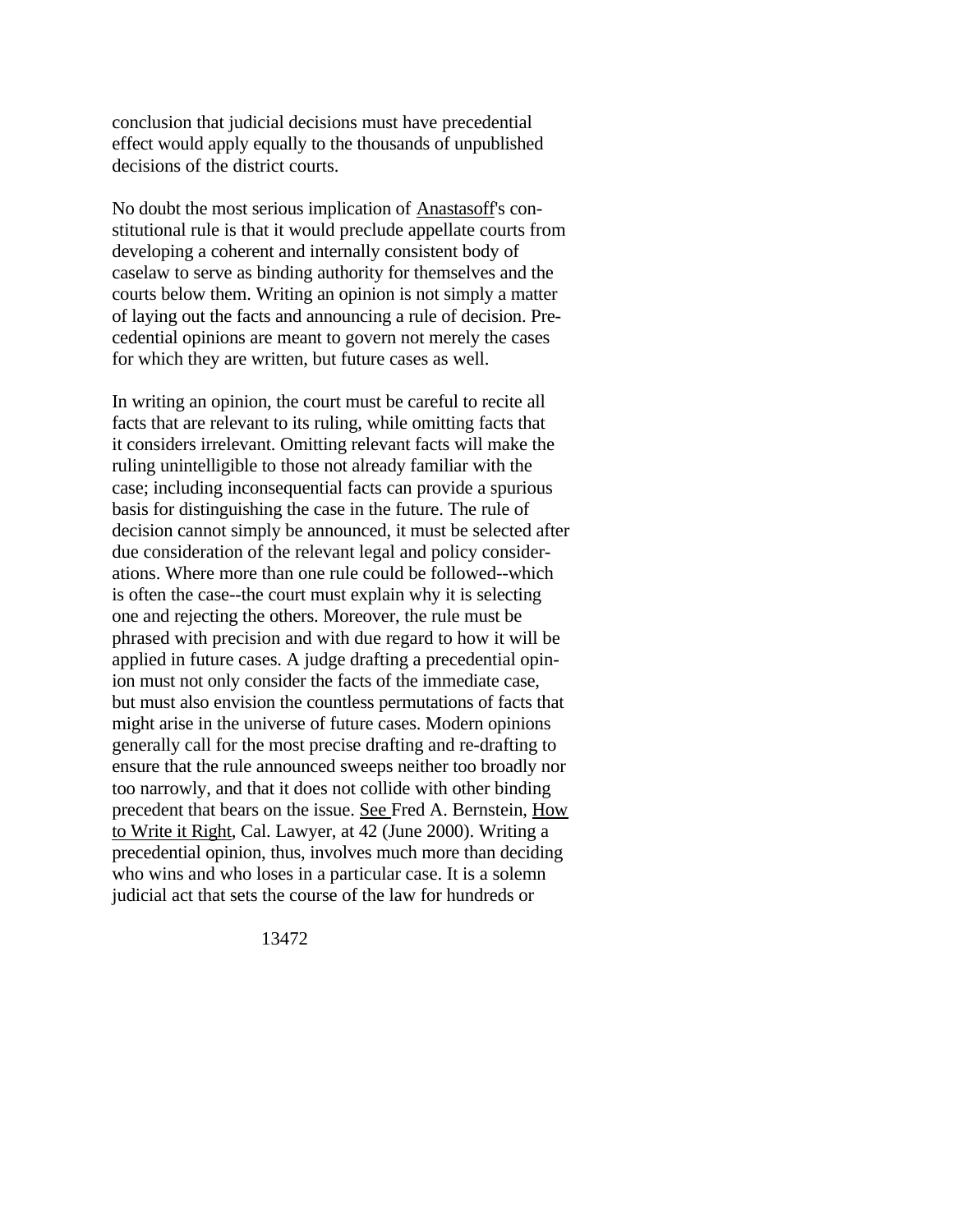thousands of litigants and potential litigants. When properly done, it is an exacting and extremely time-consuming task.**32**

It goes without saying that few, if any, appellate courts have the resources to write precedential opinions in every case that comes before them.**33** The Supreme Court certainly does not. Rather, it uses its discretionary review authority to limit its merits docket to a handful of opinions per justice, from the approximately 9000 cases that seek review every Term.**34** While federal courts of appeals generally lack discretionary review authority, they use their authority to decide cases by unpublished--and nonprecedential--dispositions to achieve the same end: They select a manageable number of

**32** Opinion writing is a "reflective art," an absolute necessity of which is "fully adequate time to contemplate, think, write and re-write." Howard T. Markey, On the Present Deterioration of the Federal Appellate Process: Never Another Learned Hand, 33 S.D. L. Rev. 371, 379, 384 (1988). Judge Markey rightly mourns the age when a judge could, as Judge Hand did, talk at length about each case, "with his feet on the desk and hands behind his head," and "having reached his decision, . . . wr[i]te the entire opinion in longhand." Id. at 380. Today,"[t]here simply isn't time" to engage in such "reflective personal craftsmanship." Id. at 379-80. **33** As Judge Posner has noted:

\_\_\_\_\_\_\_\_\_\_\_\_\_\_\_\_\_\_\_\_\_\_\_\_\_\_\_\_\_\_\_\_\_\_\_\_\_\_\_\_\_\_\_\_\_\_\_\_\_\_\_\_\_\_\_\_\_\_\_\_\_\_\_\_\_

Given the workload of the federal courts of appeals today, the realistic choice is not between limited publication, on the one hand, and, on the other, improving and then publishing all the opinions that are not published today; it is between preparing but not publishing opinions in many cases and preparing no opinions in those cases. It is a choice, in other words, between giving the parties reasons for the decision of their appeal and not giving them reasons even though the appeal is not frivolous.

Richard A. Posner, The Federal Courts: Challenge and Reform 168-69 (1996).

**34** The United States Supreme Court decided seventy-seven cases in October Term 1999, which represents less than nine opinions per justice. Statistics for the Supreme Court's October Term 1999 , 69 U.S.L.W. 3076 (BNA 2000). By comparison, in 1999, each active judge in our court heard an average of 450 cases and had writing responsibility for an average of twenty opinions and 130 unpublished dispositions. See infra note 37.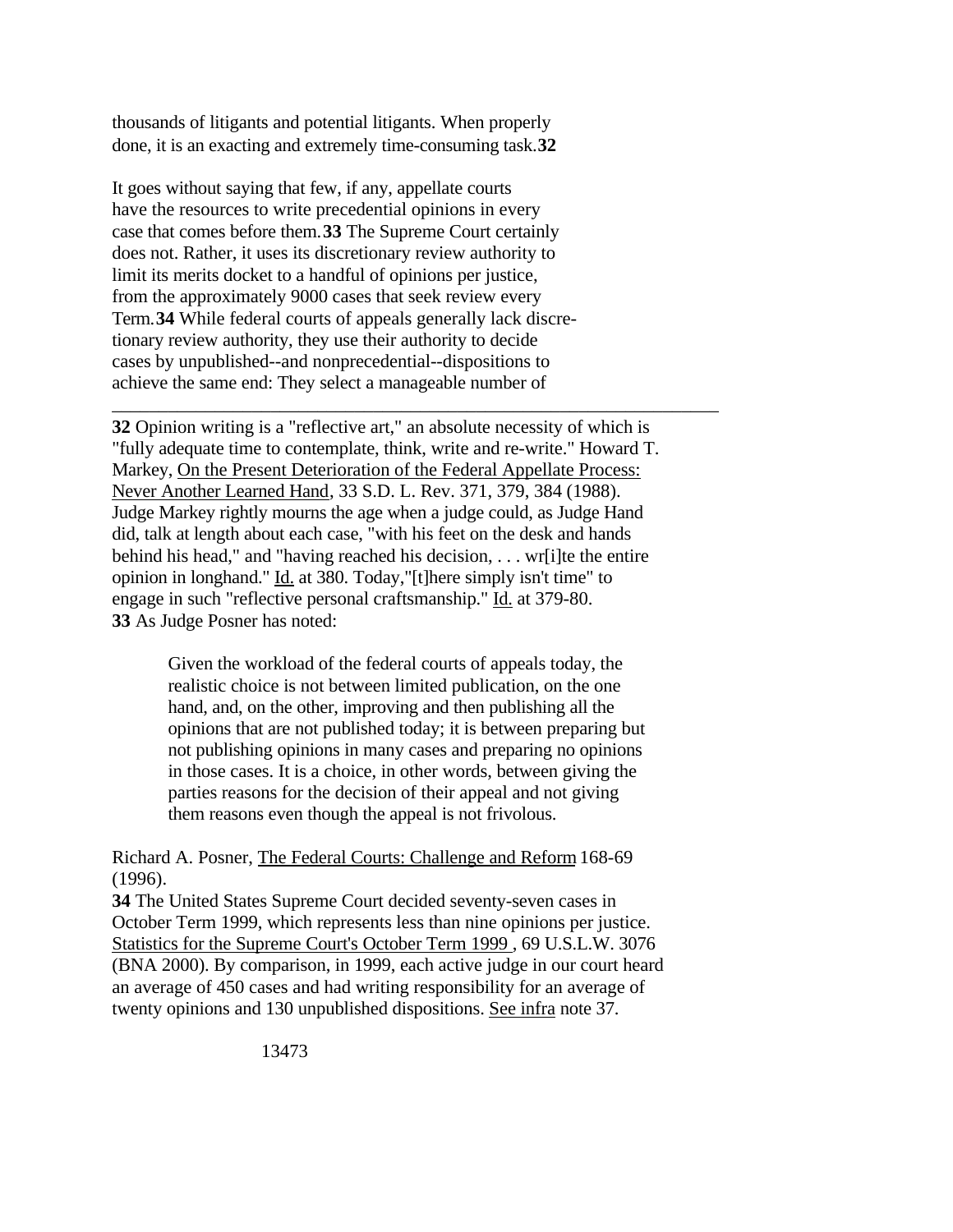cases in which to publish precedential opinions, and leave the rest to be decided by unpublished dispositions or judgment orders. In our circuit, published dispositions make up approximately 16 percent of decided cases; in other circuits, the percentage ranges from 10 to 44, the national average being 20 percent. Administrative Office of the United States Courts, Judicial Business of the United States Courts 44 tbl. S-3 (2000).

That a case is decided without a precedential opinion does not mean it is not fully considered, or that the disposition does not reflect a reasoned analysis of the issues presented.**35** What it does mean is that the disposition is not written in a way that will be fully intelligible to those unfamiliar with the case, and the rule of law is not announced in a way that makes it suitable for governing future cases. As the Federal Judicial Center recognized, "the judicial time and effort essential for the development of an opinion to be published for posterity and widely distributed is necessarily greater than that sufficient to enable the judge to provide a statement so that the parties can understand the reasons for the decision. " Federal Judicial Center, Standards for Publication of Judicial Opinions 3 (1973). An unpublished disposition is, more or less, a letter from the court to parties familiar with the facts, announcing the result and the essential rationale of the court's decision. Deciding a large portion of our cases in this fashion

**35** Sufficient restrictions on judicial decisionmaking exist to allay fears of irresponsible and unaccountable practices such as"burying" inconvenient decisions through nonpublication. In Unpublished Decisions in the Federal Courts of Appeals: Making the Decision to Publish, 3 J. App. Prac. & Process 325 (2001), Professor Stephen L. Wasby concludes, after "extended observation of the ... Ninth Circuit, " id. at 331, that formal publication guidelines and judges' enforcement of them through their interactions with each other, keep judges honest in deciding whether or not to publish. See also Martineau, Restrictions on Publication and Citation of Judicial Opinions: A Reassessment, supra , at 132 ("American appellate systems . . . have many built-in protections to prevent against [judicial] irresponsibility without mandatory publication of opinions.")

\_\_\_\_\_\_\_\_\_\_\_\_\_\_\_\_\_\_\_\_\_\_\_\_\_\_\_\_\_\_\_\_\_\_\_\_\_\_\_\_\_\_\_\_\_\_\_\_\_\_\_\_\_\_\_\_\_\_\_\_\_\_\_\_\_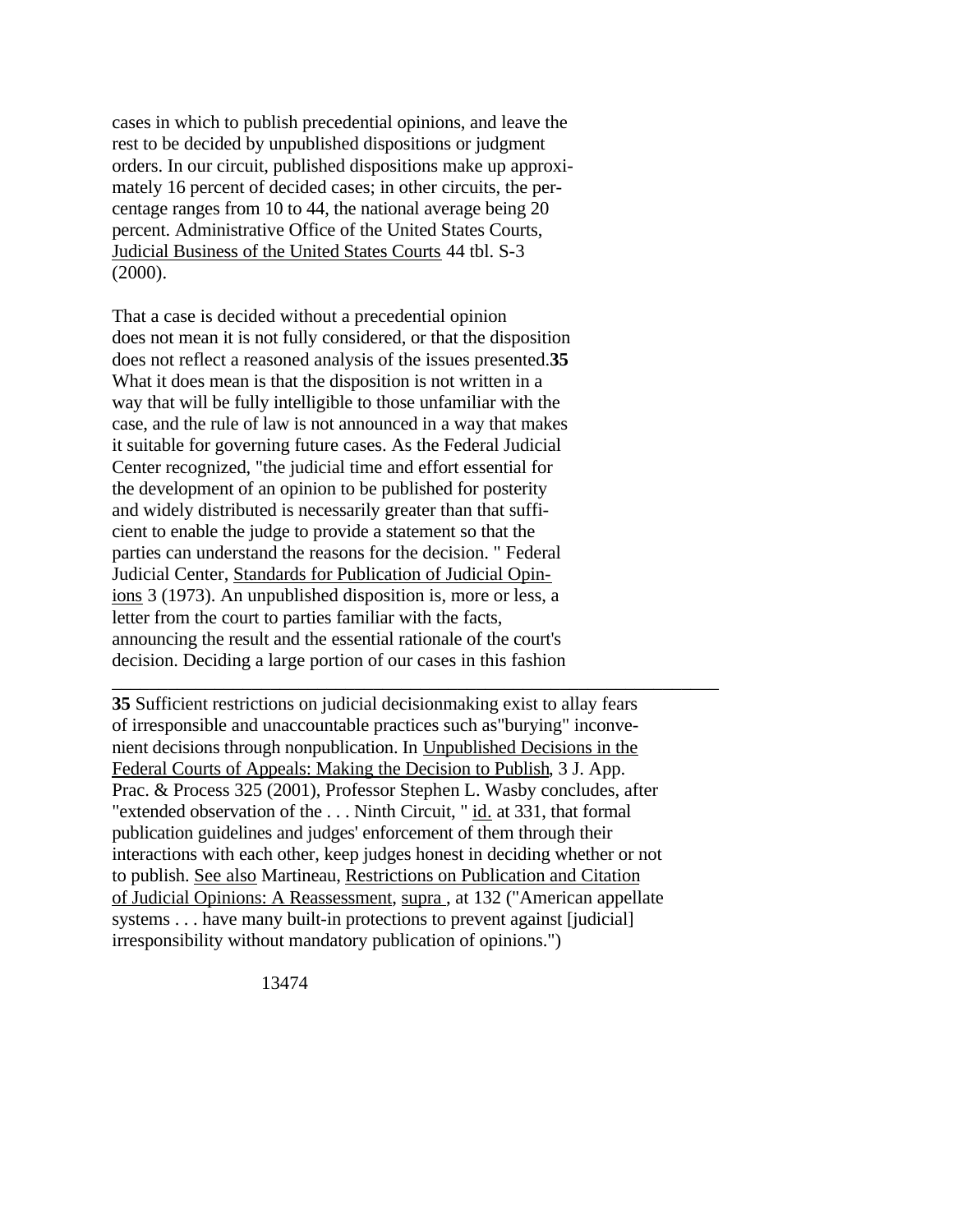frees us to spend the requisite time drafting precedential opinions in the remaining cases.

Should courts allow parties to cite to these dispositions, however, much of the time gained would likely vanish. Without comprehensive factual accounts and precisely crafted holdings to guide them, zealous counsel would be tempted to seize upon superficial similarities between their clients' cases and unpublished dispositions. Faced with the prospect of parties citing these dispositions as precedent, conscientious judges would have to pay much closer attention to the way they word their unpublished rulings. Language adequate to inform the parties how their case has been decided might well be inadequate if applied to future cases arising from different facts. And, although three judges might agree on the outcome of the case before them, they might not agree on the precise reasoning or the rule to be applied to future cases. Unpublished concurrences and dissents would become much more common, as individual judges would feel obligated to clarify their differences with the majority, even when those differences had no bearing on the case before them. In short, judges would have to start treating unpublished dispositions--those they write, those written by other judges on their panels, and those written by judges on other panels--as mini-opinions.**36** This new responsibility would cut severely into the time judges need to fulfill their paramount duties: producing wellreasoned published opinions and keeping the law of the circuit consistent through the en banc process. The quality of published opinions would sink as judges were forced to devote less and less time to each opinion.**37**

**36 See** Boyce F. Martin, Jr., In Defense of Unpublished Opinions, 60 Ohio St. L.J. 177, 196 ("[I]t will not save us any time if [unpublished opinions] are being cited back to us. We will have to prepare unpublished opinions as we do published opinions--as if they were creating precedent.").

\_\_\_\_\_\_\_\_\_\_\_\_\_\_\_\_\_\_\_\_\_\_\_\_\_\_\_\_\_\_\_\_\_\_\_\_\_\_\_\_\_\_\_\_\_\_\_\_\_\_\_\_\_\_\_\_\_\_\_\_\_\_\_\_\_

**37** Recent figures tell a striking story. In 1999, our court decided some 4500 cases on the merits, about 700 by opinion and 3800 by unpublished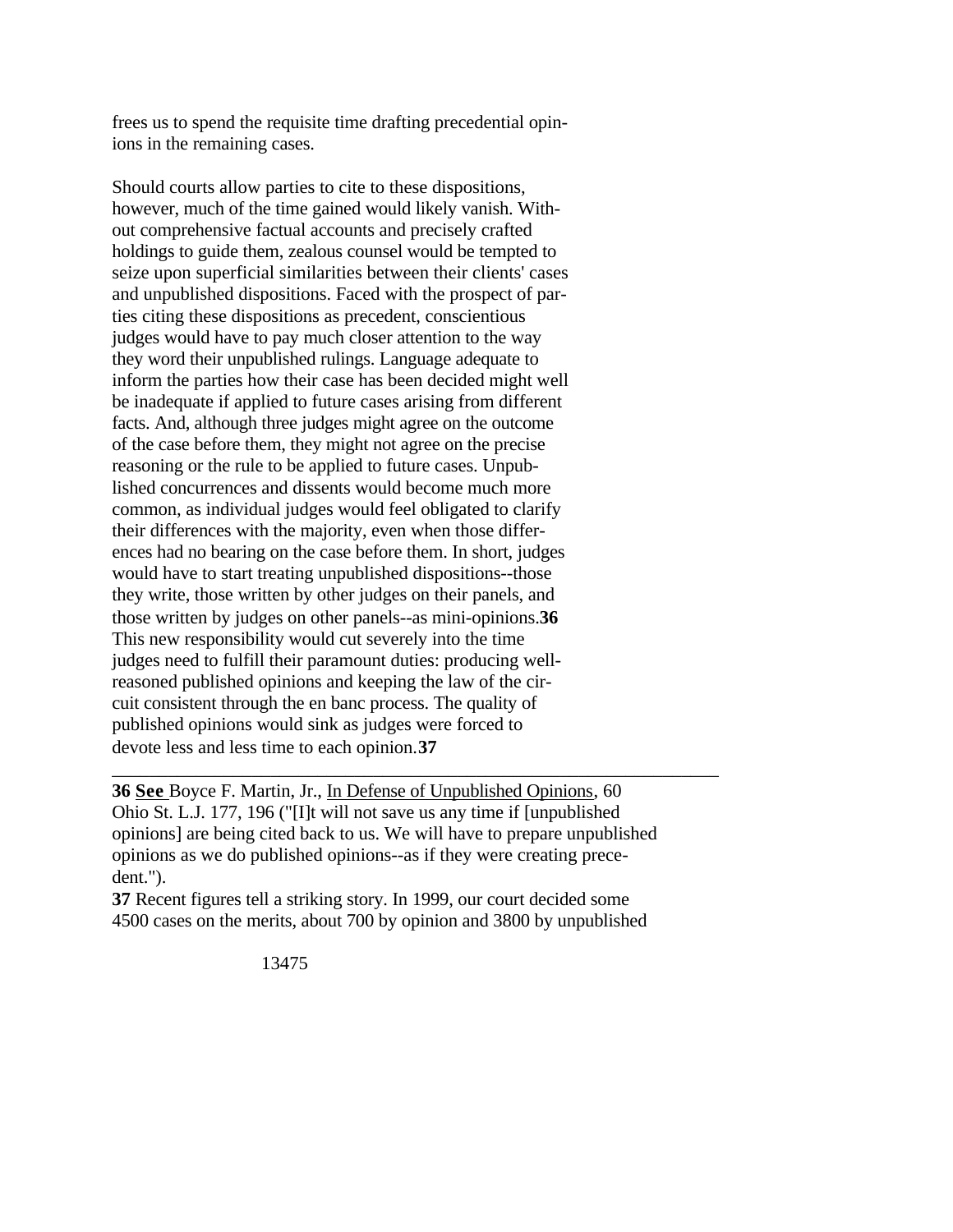**[5]** Increasing the number of opinions by a factor of five, as Anastasoff suggests, doesn't seem to us a sensible idea, even if we had the resources to do so. Adding endlessly to the body of precedent--especially binding precedent--can lead to confusion and unnecessary conflict. Judges have a responsibility to keep the body of law "cohesive and understandable, and not muddy[ ] the water with a needless torrent of published opinions." Martin, note 36 supra, at 192. Cases decided by nonprecedential disposition generally involve facts that are materially indistinguishable from those of prior published opinions. Writing a second, third or tenth opinion in the same area of the law, based on materially indistinguishable facts will, at best, clutter up the law books and databases with redundant and thus unhelpful authority. Yet once they are designated as precedent, they will have to be read and analyzed by lawyers researching the issue, materially increasing the costs to the client for absolutely no legitimate reason. Worse still, publishing redundant opinions will multiply significantly the number of inadvertent and unnecessary conflicts, because different opinion writers may use slightly different language to express the same idea. As lawyers well know, even small differences in language can have significantly different implications when read in light of future fact patterns, so differences in phrasing that seem trivial when written can later take on a substantive significance.

The risk that this may happen vastly increases if judges are

disposition. Each active judge heard an average of 450 cases as part of a three-judge panel and had writing responsibility in a third of those cases. That works out to an average of 150 dispositions--20 opinions and 130 unpublished dispositions--per judge. In addition, each judge had to review, comment on, and eventually join or dissent from 40 opinions and 260 unpublished dispositions circulated by other judges with whom he sat. See Alex Kozinski & Stephen Reinhardt, Please Don't Cite This! Why We Don't Allow Citation to Unpublished Dispositions, Cal. Law., June 2000, at 44; see also Report of the Federal Courts Study Committee 109 (Apr. 2, 1990) (noting the federal appellate courts' "crisis of volume").

\_\_\_\_\_\_\_\_\_\_\_\_\_\_\_\_\_\_\_\_\_\_\_\_\_\_\_\_\_\_\_\_\_\_\_\_\_\_\_\_\_\_\_\_\_\_\_\_\_\_\_\_\_\_\_\_\_\_\_\_\_\_\_\_\_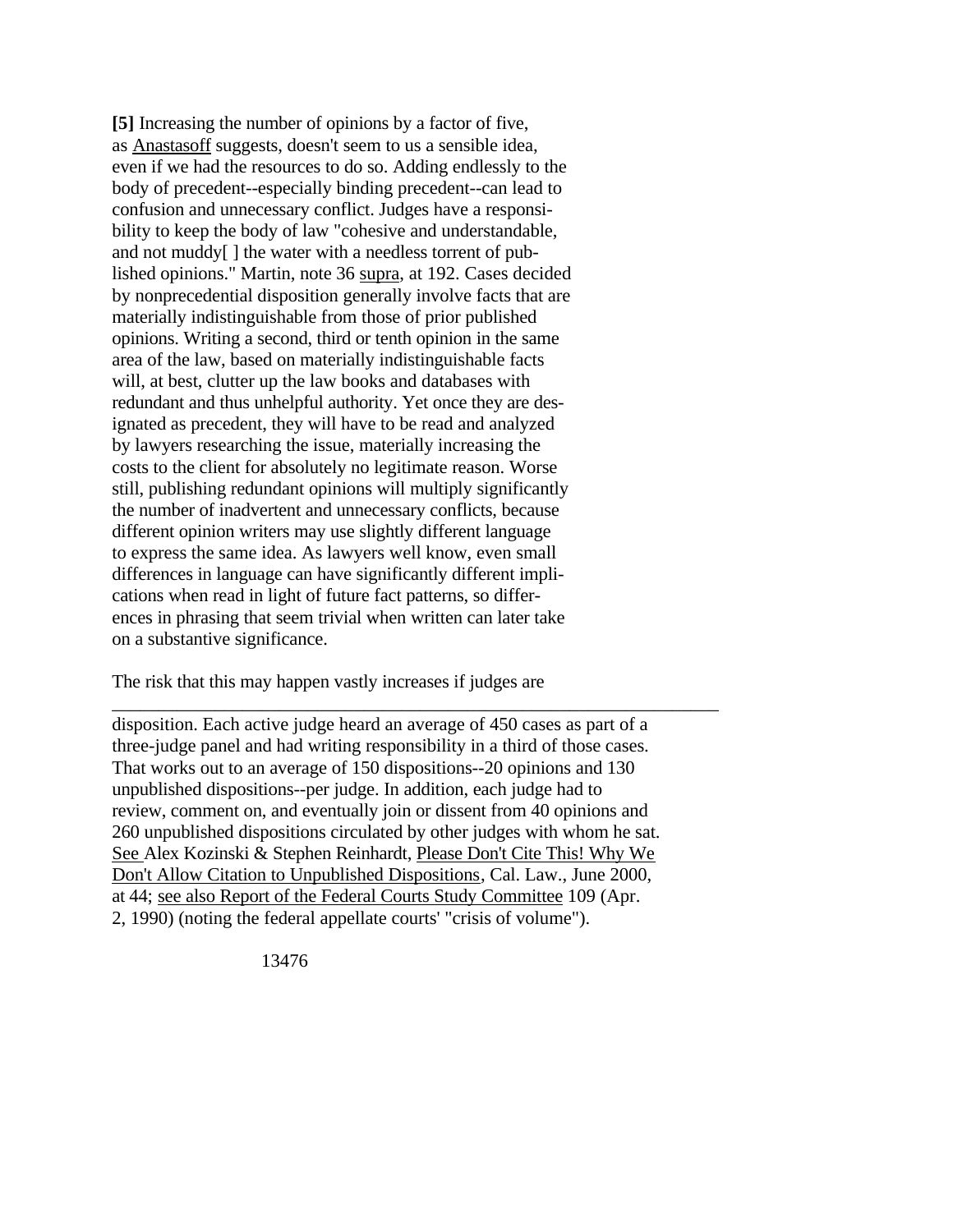required to write many more precedential opinions than they do now, leaving much less time to devote to each. **38** Because conflicts--even inadvertent ones--can only be resolved by the exceedingly time-consuming and inefficient process of en banc review, see Atonio v. Wards Cove Packing Co., 810 F.2d 1477, 1478-79 (9th Cir. 1987) (en banc) (conflict in panel opinions must be resolved by en banc court), cert. denied, 485 U.S. 989 (1988), an increase in intracircuit conflicts would leave much less time for us to devote to normal panel opinions. Maintaining a coherent, consistent and intelligible body of caselaw is not served by writing more opinions; it is served by taking the time to make the precedential opinions we do write as lucid and consistent as humanly possible. **39**

**38** Concerned that judges spend too little time writing (as opposed to editing) precedential opinions, commentators have suggested that judges should do the preliminary drafting of all published opinions. See, e.g., David McGowan, Judicial Writing and the Ethics of the Judicial Office, 14 Geo. J. Legal Ethics 509, 514, 555-56 (2001). Adoption of such proposals would, however, "produce fewer published opinions [and] more unpublished dispositions." Id. at 593. By preventing judges from determining which of their opinions will be citable as precedent, Anastasoff would have precisely the opposite effect, forcing judges to spread their resources more thinly, resulting in even less judicial involvement in precedential opinions.

\_\_\_\_\_\_\_\_\_\_\_\_\_\_\_\_\_\_\_\_\_\_\_\_\_\_\_\_\_\_\_\_\_\_\_\_\_\_\_\_\_\_\_\_\_\_\_\_\_\_\_\_\_\_\_\_\_\_\_\_\_\_\_\_\_

**39 Anastasoff** suggests that the appointment of more judges would enable courts to write binding opinions in every case. See 223 F.3d at 904. We take no position as to whether there should be more federal judges, that being a policy question for Congress to decide. We note, however, that Congress would have to increase the number of judges by something like a factor of five to allocate to each judge a manageable number of opinions each year. But adding more judges, and more binding precedents, creates its own set of problems by significantly increasing the possibility of conflict within the same circuit as each judge will have an increased body of binding caselaw to consider and reconcile.

That problem, in turn, could be ameliorated by increasing the number of circuits, but that would increase the number of inter-circuit conflicts, moving the problem up the chain of command to the Supreme Court, which likewise does not have the capacity to significantly increase the number of opinions it issues each year. See Wisniewski v. United States, 353 U.S. 901, 901-02 (1957) (per curiam) (noting the problems of intracircuit consistency raised by the growing number of circuit judgeships). In the end, we do not believe that more law makes for better law. 13477

**IV**